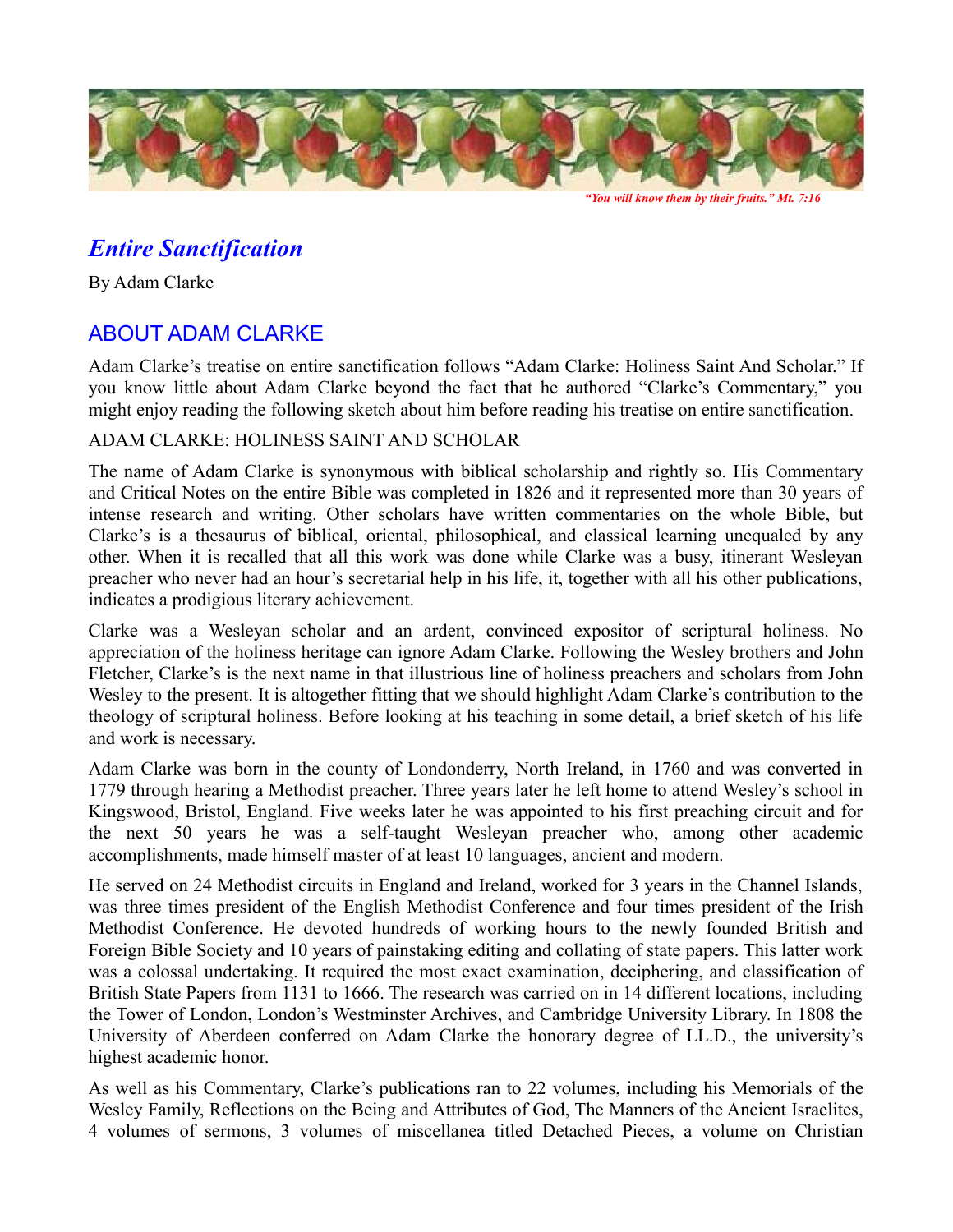Missions, A Concise View of the Succession of Sacred Literature, and A Bibliographical Dictionary. Clarke's literary output was phenomenal when it is recalled that he was a full-time itinerant preacher.

A glance at the record of the 24 Methodist circuits he served between 1782 and 1832 shows that his longest domicile in one place was four years, yet his moving from place to place approximately every two years does not seem to have interfered with his reading, writing, and publication. He was elected a member of six of the most learned societies of his day, including the Antiquarian Society, the Royal Asiatic Society, and the Royal Irish Academy. In spite of all the distinctions given to him, Clarke remained a loyal Wesleyan preacher and a devout, humble believer. Learning I love," he once wrote, "learned men I prize; with the company of the great and the good I am often delighted. But infinitely above all these and all other possible enjoyments, I glory in Christ--in me living and reigning and fitting me for His heaven."

Clarke was a preacher of rare power and gifts and, particularly in his latter years, he preached to crowded churches. To his pulpit ministry he brought all the warmth of his Celtic upbringing and all the vast resources of his encyclopaedic learning. Essentially a textual preacher, he made little formal preparation before he entered the pulpit--a method that we lesser mortals should not emulate! "I cannot make a sermon before I go into the pulpit," he confessed to his friend, Robert Carr Brackenbury, "therefore, I am obliged to hang upon the arm and the wisdom of the Lord. I read a great deal, write very little, but strive to study." "I ... strive to study"--that was the secret of Clarke's success both as a preacher and a writer.

A veritable Briareus in his many accomplishments, he explored every available avenue of knowledge, especially the linguistic, the scientific, and the historical. Advising a young Methodist preacher about his studies, Clarke averred: "A Methodist preacher should know everything. Partial knowledge on any branch of science or business is better than total ignorance.... The old adage of 'Too many irons in the fire' contains an abominable lie. You cannot have too many--poker, tongs, and all, keep them all going." It was advice he followed himself before giving it to others. Visiting Liverpool in the north of England in 1832, he contracted the deadly Asiatic cholera and died from it at his London home on August 26.

Adam Clarke was a holiness preacher and scholar. He was enthusiastically committed to Methodist doctrine and experience and particularly to Wesley's understanding of Christian perfection. In a sermon preached from Phil. 1:27-28 titled "Apostolic Preacher," he explained Christian holiness:

"The whole design of God was to restore man to his image, and raise him from the ruins of his fall; in a word, to make him perfect; to blot out all his sins, purify his soul, and fill him with all holiness, so that no unholy temper, evil desire, or impure affection or passion shall either lodge or have any being within him. This and this only is true religion, or Christian perfection; and a less salvation than this would be dishonourable to the sacrifice of Christ and the operation of the Holy Ghost.... Call it by what name we please, it must imply the pardon of all transgression and the removal of the whole body of sin and death.... This, then, is what I plead for, pray for, and heartily recommend to all true believers, under the name of Christian perfection." Preaching on Eph. 3:14-21 Clarke interpreted the phrase "filled with all the fulness of God" as descriptive of the experience of full salvation. "To be filled with God is a great thing, to be filled with the fulness of God is still greater; to be filled with all the fulness of God is greatest of all. It is . . . to have the heart emptied of, and cleansed from, all sin and defilement, and filled with humility meekness, gentleness, goodness . . . and love to Go and man." Clarke knew that some Christians were opposed to the Wesleyan doctrine of entire sanctification because they think no man can be fully saved from sin in this life.... They hold out death as the complete deliver from all corruption and the final destroyer of sin as if were revealed in every page of the Bible! Whereas there is not one passage in the sacred volume that says any such thing! Were this true, then death, far from being the last enemy, would be the last and best friend, and the greatest of all deliverers.... It is the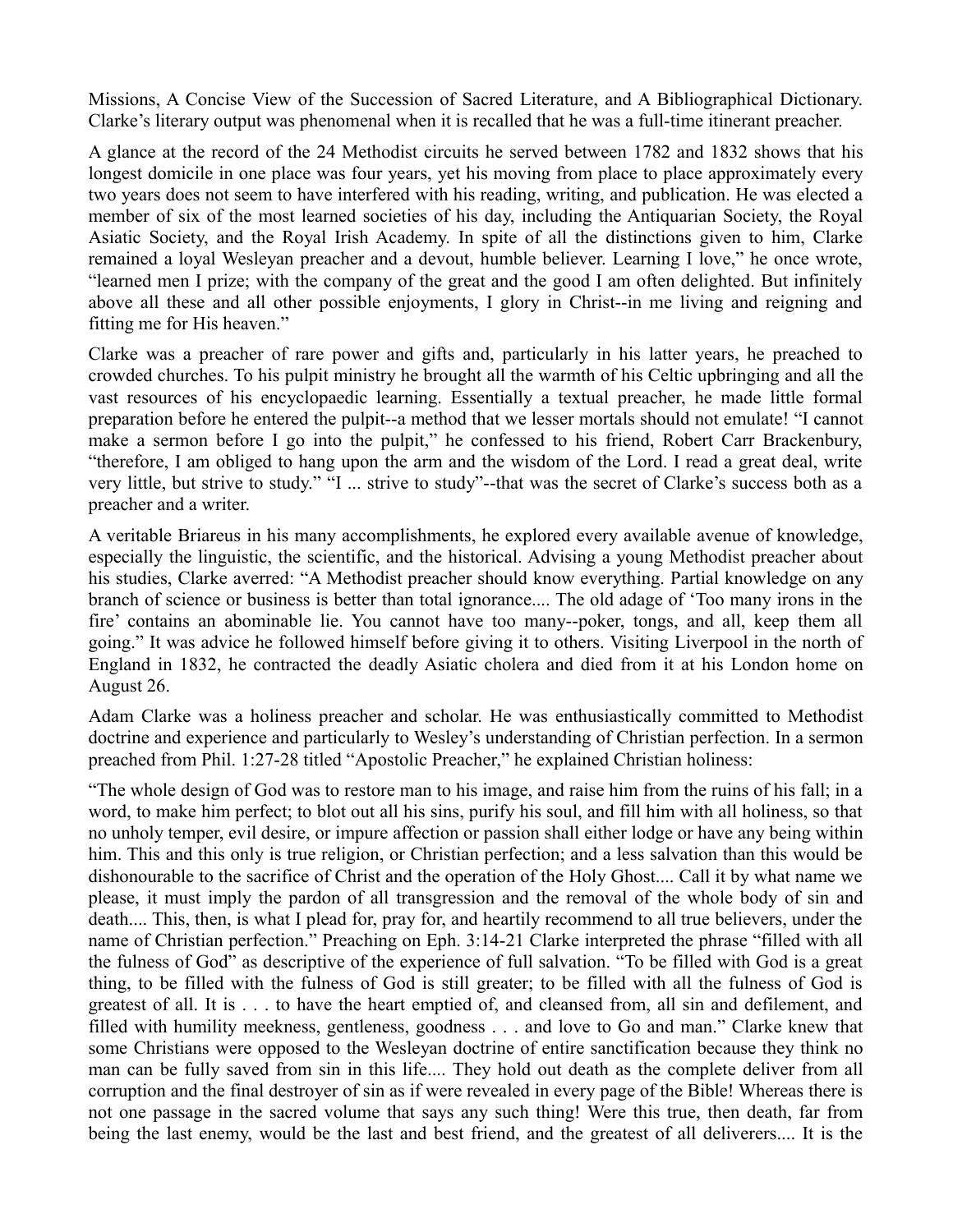blood of Jesus alone that cleanseth from all unrighteousness." Another familiar argument against Christian perfection was the assertion that indwelling sin humbles believers and keeps them penitent. Clarke replied: "Pride is of the essence of sin . . . and the root whence all moral obliquity flows. How then can pride humble us? . . . The heart from which it [pride] is cast out has the humility, meekness and gentleness of Christ implanted in its stead." To the further argument that a Christian is surely humbled by the sense of indwelling sin, Clarke replied: "I grant that they who see and feel and deplore their indwelling sin, are humbled. But is it the sin that humbles? No. It is the grace of God that shows and condemns the sin that humbles us....

We are never humbled under a sense of indwelling sin till the Spirit of God drags it to the light and shows us not only its horrid deformity, but its hostility to God; and He manifests it that He may take it away."

Preaching some 30 years after Wesley died, Clarke saw this glorious doctrine exemplified by a host of professing Methodists. Replying to the objection that this teaching produced self-righteousness in its professors, Clarke testified: "No person that acts so has ever received this grace. He is either a hypocrite or a self-deceiver. Those who have received it . . . love God with all their heart, they love even their enemies.... In the splendor of God's holiness they feel themselves absorbed.... It has been no small mercy to me that in the course of my religious life, I have met with many persons who professed that the blood of Christ had saved them from all sin, and whose profession was maintained by an immaculate life; but I never knew one of them that was not of the spirit above described. They were men of the strongest faith, the purest love, the holiest affections, the most obedient lives and the most useful in society." Adam Clarke wrote and preached and exegeted the doctrine of entire sanctification with all his command of scripture, linguistic expertise, and wide theological reading, but there is one characteristic of his presentation that deserves more attention. He not only believed it was a scriptural doctrine and that it was theologically sound--he enforced it and explained it and defended it with all the passion of an evangelist. Whenever he touched the subject, he had as his dominant concern not only that Christians would believe it and be persuaded of its veracity, but that they might personally claim the experience, enter into it, live it, enjoy it, and testify to it.

"If men would but spend as much time in fervently calling upon God (I.e. to fully sanctify them) as they spend in decrying this doctrine, what a glorious state of the church should we soon witness! . . . This moment we may be emptied of sin, filled with holiness and become truly happy.... The perfection of the gospel system is not that it makes allowance for sin, but that it makes an atonement for it, not that it tolerates sin, but that it destroys it.... Let all those who retain the apostolic doctrine . . . press every believer to go on to perfection, and expect to be saved, while here below, into the fulness of the blessing of the Gospel of Jesus.... Art thou weary of that carnal mind which is enmity to God? Canst thou be happy whilst thou art unholy? Arise, then, and be baptized with a greater effusion of the Holy Ghost.... Reader, it is the birthright of every child of God to be cleansed from all sin, to keep himself unspotted from the world, and so to live as never more to offend his Maker.

All things are possible to him that believeth, because all things are possible to the infinitely meritorious blood and energetic Spirit of the Lord Jesus." It is surely not out of place to note that the doctrine that Adam Clarke advocated so fervently found rich expression in his own life. Henry Moore, close confidant of both John Wesley and Adam Clarke, said of the latter: "Our Connection, I believe, never knew a more blameless life than that of Dr. Clarke.''

In view of Clarke's clear and enthusiastic exposition of Christian perfection, it is not a little surprising that the most serious criticism of his teaching has come from the "holiness movement." Clarke emphasized almost exclusively the instantaneous phase of sanctification and quite neglected the growth phase. "In no part of the scriptures are we directed to seek holiness gradatim. We are to come to God as well for an instantaneous and complete purification from all sin as for an instantaneous pardon. Neither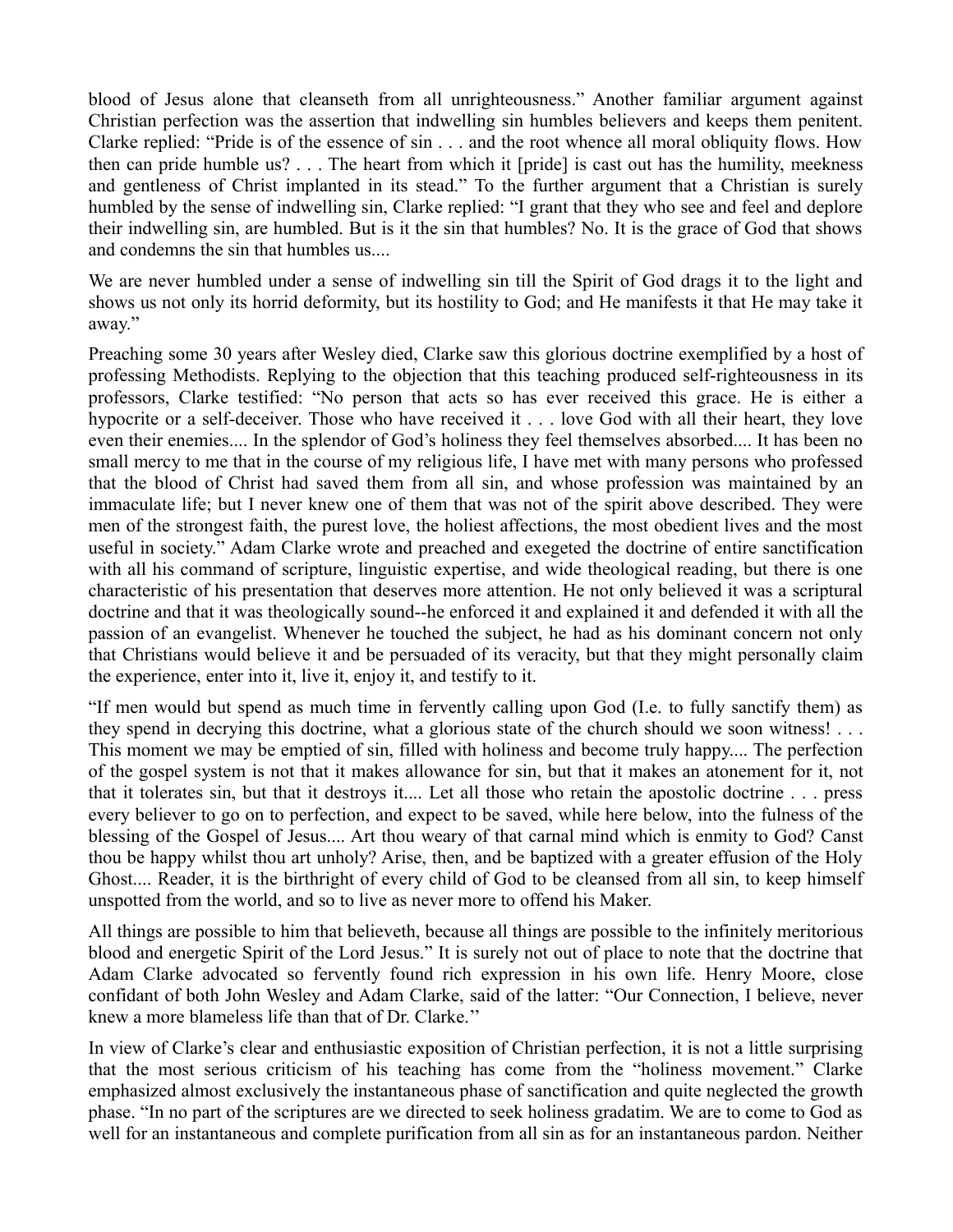the gradatim pardon or the seriatim purification exists in the Bible." Clarke's teaching is further described as throwing "off center" John Wesley's "theological balance." But this criticism is quite misleading. It quotes only one brief passage from the chapter titled "Entire Sanctification" in Samuel Dunn's anthology of Clarke's teaching, titled Christian Theology. That chapter is a compilation from a number of Clarke's writings on Christian holiness, and the full text of the originals needs to be studied before such a sweeping judgment is made on three sentences. In the given extract Clarke is speaking exclusively of entering into the blessing, a grace as instantaneous as justification. Wesley taught this identical truth and to say that Clarke's reiteration of it jeopardized the Wesleyan "theological balance" is quite wide of the mark. And why not quote the very next sentence from Clarke? "It is when the soul is purified from all sin that it can properly grow in grace and in the knowledge of our Lord Jesus Christ.'' And why ignore an earlier passage? "He who continues to believe, love and obey will grow in grace and continually increase in the knowledge of Jesus Christ. The life of a Christian is a growth.'' Clarke's teaching on entire sanctification is thoroughly Wesleyan; in fact Clarke more nearly follows John Wesley here than any of his contemporary, and later, Methodist theologians--John Fletcher, Richard Watson, W. B. Pope, etc.. Clarke argues, as Wesley did, that in a moment the believer's heart may be cleansed from all sin and filled with God's fullness. Following this crisis of grace there is continuous growth in the entirely sanctified life. This is what authentic Wesleyanism has always taught. Those who want to criticize Clarke here really must go back to the original full text of his writings rather than passing premature judgment on isolated extracts. Far from throwing Wesley's teaching "off center," Clarke reinforced, reemphasized, and revitalized Wesley's "grand depositum"--and for that reason, and others, Adam Clarke inspires holiness preachers today.

Source: "The Preacher's Magazine," by Herbert McGonigle Professor of Church History, British Isles Nazarene College, Manchester, England

## ENTIRE SANCTIFICATION

#### By Dr. Adam Clarke

The word "sanctify" has two meanings. 1. It signifies to consecrate, to separate from earth and common use, and to devote or dedicate to God and his service. 2. It signifies to make holy or pure.

Many talk much, and indeed well, of what Christ has done for us: but how little is spoken of what he is to do in us! And yet all that he has done for us is in reference to what he is to do in us. He was incarnated, suffered, died, and rose again from the dead; ascended to heaven, and there appears in the presence of God for us. These were all saving, atoning, and mediating acts for us; that he might reconcile us to God; that he might blot out our sin; that he might purge our consciences from dead works; that he might bind the strong man armed --take away the armor in which he trusted, wash the polluted heart, destroy every foul and abominable desire, all tormenting and unholy tempers; that he might make the heart his throne, fill the soul with his light, power, and life; and, in a word, "destroy the works of the devil." These are done in us; without which we cannot be saved unto eternal life.

But these acts done in us are consequent on the acts done for us: for had he not been incarnated, suffered, and died in our stead, we could not receive either pardon or holiness; and did he not cleanse and purify our hearts, we could not enter into the place where all is purity: for the beatific vision is given to them only who are purified from all unrighteousness: for it is written, "Blessed are the pure in heart, for they shall see God." Nothing is purified by death;--nothing in the grave; nothing in heaven. The living stones of the temple, like those of that at Jerusalem, are hewn, squared, and cut here, in the church militant, to prepare them to enter into the composition of the church triumphant.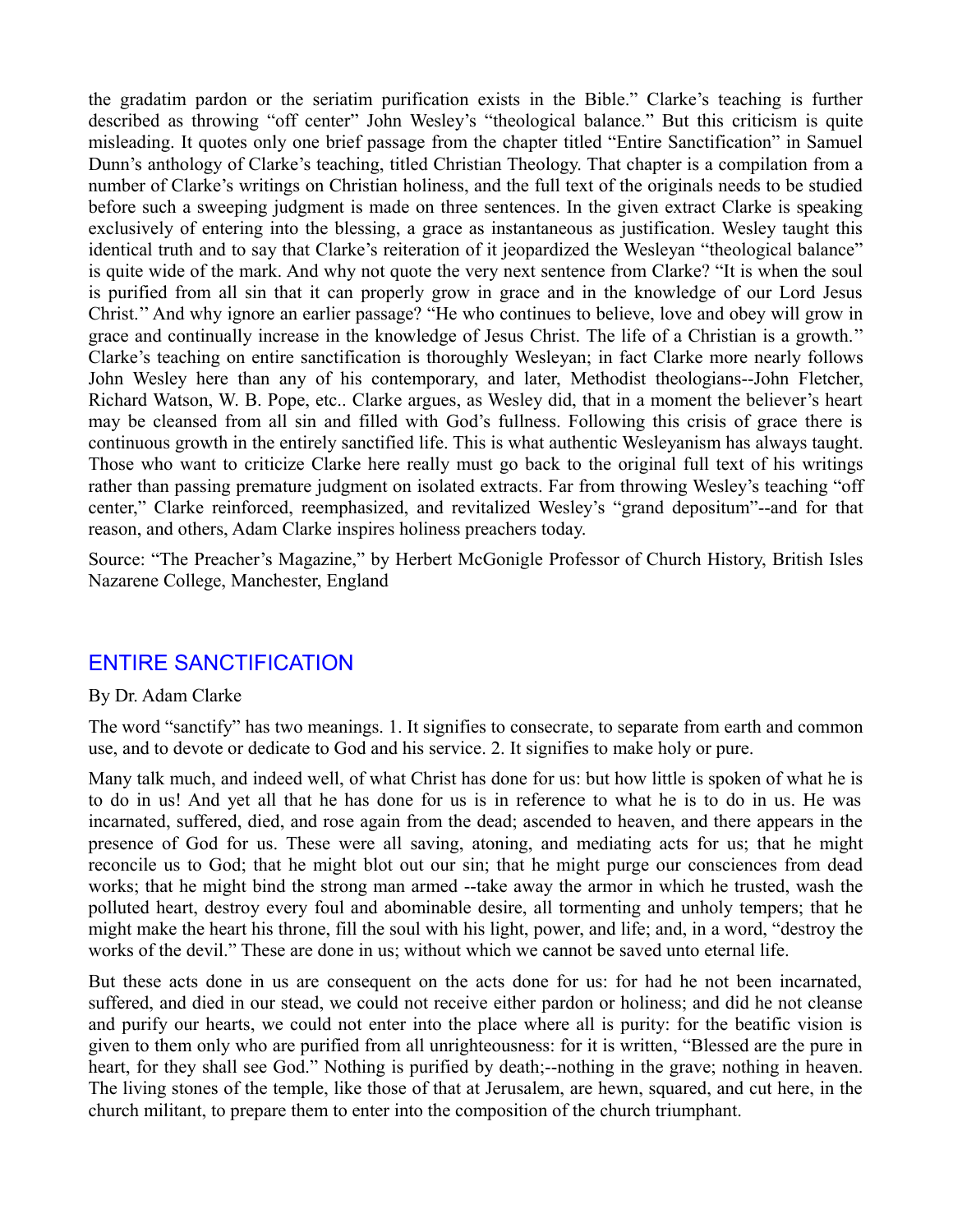This perfection is the restoration of man to the state of holiness from which he fell, by creating him anew in Christ Jesus, and restoring to him that image and likeness of God which he has lost. A higher meaning than this it cannot have; a lower meaning it must not have. God made man in that degree of perfection which was pleasing to his own infinite wisdom and goodness. Sin defaced this divine image; Jesus came to restore it. Sin must have no triumph; and the Redeemer of mankind must have his glory. But if man be not perfectly saved from all sin, sin does triumph, and Satan exult, because they have done a mischief that Christ either cannot or will not remove. To say he cannot, would be shocking blasphemy against the infinite power and dignity of the great Creator; to say he will not, would be equally such against the infinite benevolence and holiness of his nature.

All sin, whether in power, guilt, or defilement is the work of the devil; and he, Jesus, came to destroy the work of the devil; and as all unrighteousness is sin, so his blood cleanseth from all sin, because it cleanseth from all unrighteousness.

Many stagger at the term perfection in Christianity; because they think that what is implied in it is inconsistent with a state of probation, and savors of pride and presumption: but we must take good heed how we stagger at any word of God; and much more how we deny or fritter away the meaning of any of His sayings, lest he reprove us, and we be found liars before him. But it may be that the term is rejected because it is not understood. Let us examine its import.

The word "perfection," in reference to any person or thing signifies that such person or thing is complete or finished; that it has nothing redundant, and is in nothing defective. And hence that observation of a learned civilian is at once both correct and illustrative, namely, "We count those things perfect which want nothing requisite for the end whereto they were instituted." And to be perfect often signifies "to be blameless, clear, irreproachable;" and according to the above definition of Hooker, a man may be said to be perfect who answers the end for which God made him; and as God requires every man to love him with all his heart, soul, mind, and strength, and his neighbor as himself; then he is a perfect man that does so; he answers the end for which God made him; and this is more evident from the nature of that love which fills his heart: for as love is the principle of obedience, so he that loves his God with all his powers, will obey him with all his powers; and he who loves his neighbor as himself will not only do no injury to him, but, on the contrary, labor to promote his best interests. Why the doctrine which enjoins such a state of perfection as this, should be dreaded, ridiculed, or despised, is a most strange thing; and the opposition to it can only be from that carnal mind that is enmity to God; "That is not subject to the law of God, neither indeed can be." And had I no other proof that man is fallen from God, his opposition to Christian holiness would be to me sufficient.

The whole design of God was to restore man to his image, and raise him from the ruins of his fall; in a word, to make him perfect; to blot out all his sins, purify his soul, and fill him with holiness; so that no unholy temper, evil desire, or impure affection or passion shall either lodge or have any being within him; this and this only is true religion or Christian perfection; and a less salvation than this would be dishonorable to the sacrifice of Christ, and the operation of the Holy Ghost; and would be as unworthy of the appellation of Christianity," as it would be of that of "holiness or perfection." They who ridicule this are scoffers at the word of God; many of them totally irreligious men, sitting in the seat of the scornful. They who deny it, deny the whole scope and design of divine revelation and the mission of Jesus Christ. And they who preach the opposite doctrine are either speculative Antinomians, or pleaders for Baal.

When St. Paul says he "warns every man, and teaches every man in all wisdom, that he may present every man PERFECT in Christ Jesus," he must mean something. What then is this something? It must mean "that holiness without which none shall see the Lord." Call it by what name we please, it must imply the pardon of all transgression, and the removal of the whole body of sin and death; for this must take place before we can be like him, and see him as he is, in the effulgence of his own glory. This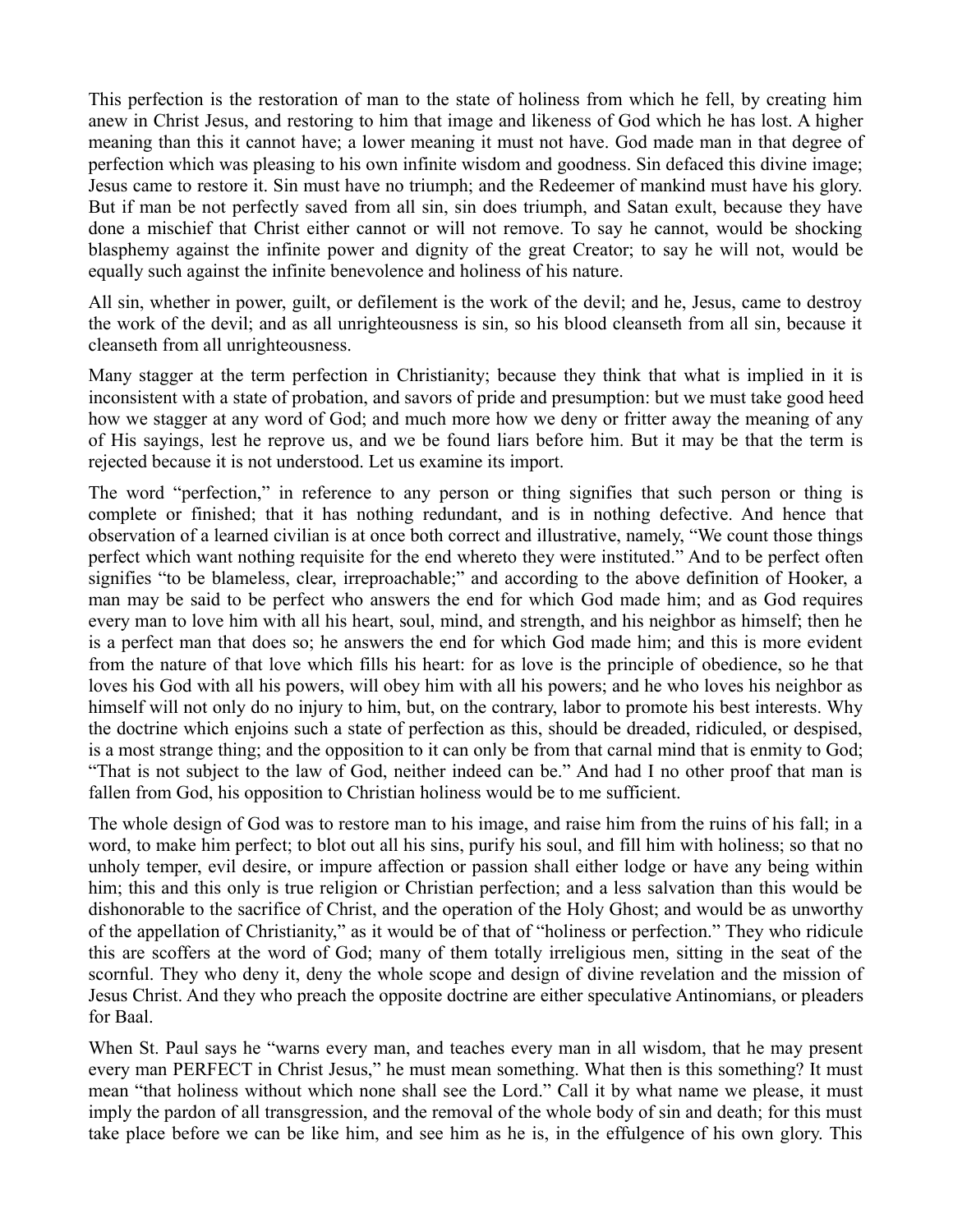fitness, then, to appear before God, and thorough preparation for eternal glory, is what I plead for, pray for, and heartily recommend to all true believer, under the name of Christian perfection. Had I a better name, one more energetic, one with a greater plenitude of meaning, one more worthy of the efficacy of the blood that bought our peace, and cleanseth from all unrighteousness, I would gladly adopt and use it. Even the word "perfection" has, in some relations, so many qualifications and abatements that cannot comport with that full and glorious salvation recommended in the gospel, and bought and sealed by the blood of the cross, that I would gladly lay it by, and employ a word more positive and unequivocal in its meaning, and more worthy of the merit of the infinite atonement of Christ, and of the energy of his almighty Spirit; but there is none in our language; which I deplore as an inconvenience and a loss.

Why then are there so many, even among sincere and godly ministers and people, who are so much opposed to the term, and so much alarmed at the profession? I answer, Because they think no man can be fully saved from sin in this life. I ask, where is this in unequivocal words, written in the New Testament? Where, in that book is it intimated that sin is not wholly destroyed till death takes place, and the soul and the body are separated? Nowhere. In the popish baseless doctrine of purgatory, this doctrine, not with more rational consequences, is held: this doctrine allows that, so inveterate is sin, it cannot be wholly destroyed even in death; and that a penal fire, in a middle state between heaven and hell, is necessary to atone for that which the blood of Christ had not cancelled; and to purge from that which the energy of the almighty Spirit had not cleansed before death.

Even papists could not see that a moral evil was detained in the soul through its physical connection with the body; and that it required the dissolution of this physical connection before the moral contagion could be removed. Protestants, who profess, and most certainly possess, a better faith, are they alone that maintain the deathbed purgatory; and how positively do they hold out death as the complete deliverer from all corruption, and the final destroyer of sin, as if it were revealed in every page of the Bible! Whereas, there is not one passage in the sacred volume that says any such thing. Were this true, then death, far from being the last enemy, would be the last and best friend, and the greatest of all deliverers: for if the last remains of all the indwelling sin of all believers is to be destroyed by death, (and a fearful mass this will make,) then death, that removes it, must be the highest benefactor of mankind. The truth is, he is neither the cause nor the means of its destruction.

It is the blood of Jesus alone that cleanseth from all unrighteousness.

It is supposed that indwelling sin is useful even to true believers, because it humbles them and keeps them low in their own estimation. A little examination will show that this is contrary to the fact. It is generally, if not universally allowed that pride is of the essence of sin, if not its very essence; and the root whence all moral obliquity flows. How then can pride humble us? Is not this absurd? Where is there a sincere Christian, be his creed what it may, that does not deplore his proud, rebellious, and unsubdued heart and will, as the cause of all his wretchedness; the thing that mars his best sacrifices, and prevents his communion with God? How often do such people say or sing, both in their public and private devotions,--

"But pride, that busy sin,

Spoils all that I perform!"

Were there no pride, there would be no sin; and the heart from which it is cast out has the humility, meekness, and gentleness of Christ implanted in its stead.

But still it is alleged, as an indubitable fact, that "a man is humbled under a sense of indwelling sin." I grant that they who see and feel, and deplore their indwelling sin, are humbled: but is it the sin that humbles? No. It is the grace of God, that shows and condemns the sin that humbles us.

Neither the devil nor his work will ever show themselves. Pride works frequently under a dense mask,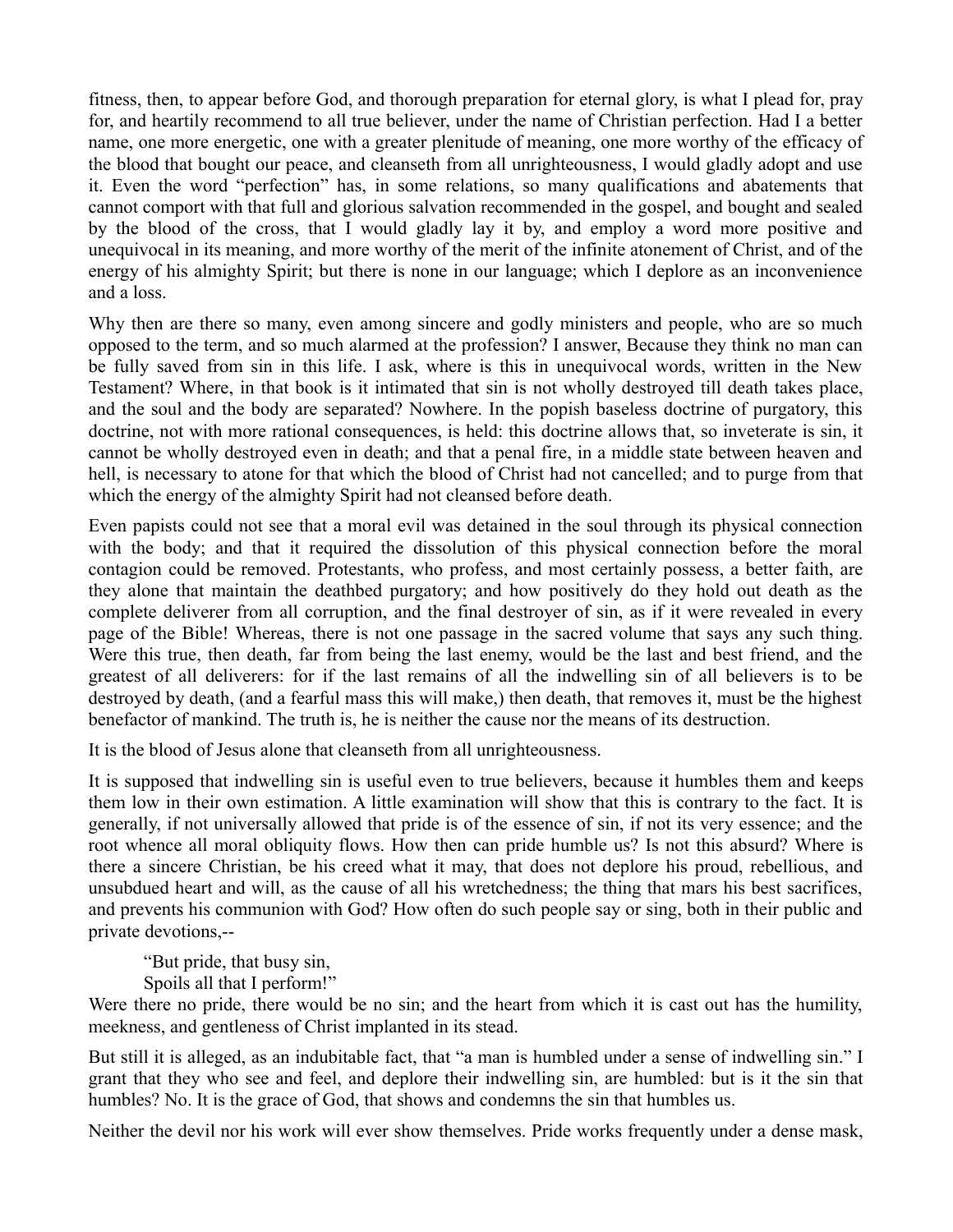and will often assume the garb of humility. How true is that saying, and of how many is it the language!

"Proud I am my wants to see,

Proud of my humility."

And to conceal his working, even Satan himself is transformed into an angel of light! It appears then that we attribute this boasted humiliation to a wrong cause. We never are humbled under a sense of indwelling sin till the Spirit of God drags it to the light, and shows us, not only its horrid deformity, but its hostility to God; and he manifests it, that he may take it away: but a false opinion causes men to hug the monster, and to contemplate their chains with complacency! It has been objected to this perfection, this perfect work of God in the soul, that "the greater sense we have of our own sinfulness, the more will Christ be exalted in the eye of the soul: for, if the thing were possible that a man might be cleansed from all sin in this life, he would feel no need of a Saviour; Christ would be undervalued by him as no longer needing his saving power." This objection mistakes the whole state of the case. How is Christ exalted in the view of the soul? How is it that he becomes precious to us? Is it not from a sense of what he has done for us, and what he has done in us? Did any man ever love God till he had felt that God loved him? Do we not "love him because he first loved us?" Is it the name JESUS that is precious to us? Or JESUS the Saviour saving us from our sins? Is all our confidence placed in him because of some one saving act? Or, because of his continual operation as the Saviour? Can any effect subsist without its cause? Must not the cause continue to operate in order to maintain the effect? Do we value a good cause more for the instantaneous production of a good and important effect, than we do for its continual energy, exerted to maintain that good and important effect? All these questions can be answered by a child. What is it that cleanseth the soul and destroys sin? Is it not the mighty power of the grace of God? What is it that keeps the soul clean? Is it not the same power dwelling in us? No more can an effect subsist without its cause, than a sanctified soul abide in holiness without the indwelling Sanctifier. When Christ casts out the strong-armed man, he takes away that armor in which he trusted, he spoils his goods, he cleanses and enters into the house, so that the heart becomes the habitation of God through the Spirit. Can then a man undervalue that Christ who not only blotted out his iniquity, but cleansed his soul from all sin; and whose presence and inward mighty working constitute all his holiness and all his happiness? Impossible! Jesus was never so highly valued, so intensely loved, so affectionately obeyed, as now. The great Saviour has not his highest glory from his atoning and redeeming acts, but from the manifestation of his saving power.

"But the persons who profess to have been made thus perfect are proud and supercilious, and their whole conduct says to their neighbor, 'Stand by, I am holier than thou.' " No person that acts so has ever received this grace. He is either a hypocrite or a self-deceiver. Those who have received it are full of meekness, gentleness, and long-suffering: they love God with all their hearts--they love even their enemies; love the whole human family, and are servants of all. They know they have nothing but what they have received. In the splendor of God's holiness they feel themselves absorbed. They have neither light, power, love, nor happiness, but from their indwelling Saviour. Their holiness, though it fills the soul, yet is only a drop from the infinite ocean. The flame of their love, though it penetrate their whole being, is only a spark from the incomprehensible Sun of righteousness. In a spirit and in a way which none but themselves can fully comprehend and feel, they can say or sing,-- "I loathe myself when God I see,

And into nothing fall: Content that Christ exalted be; And God is all in all."

It has been no small mercy to me, that, in the course of my religious life, I have met with many persons who professed that the blood of Christ had saved them from all sin, and whose profession was maintained by an immaculate life; but I never knew one of them that was not of the spirit above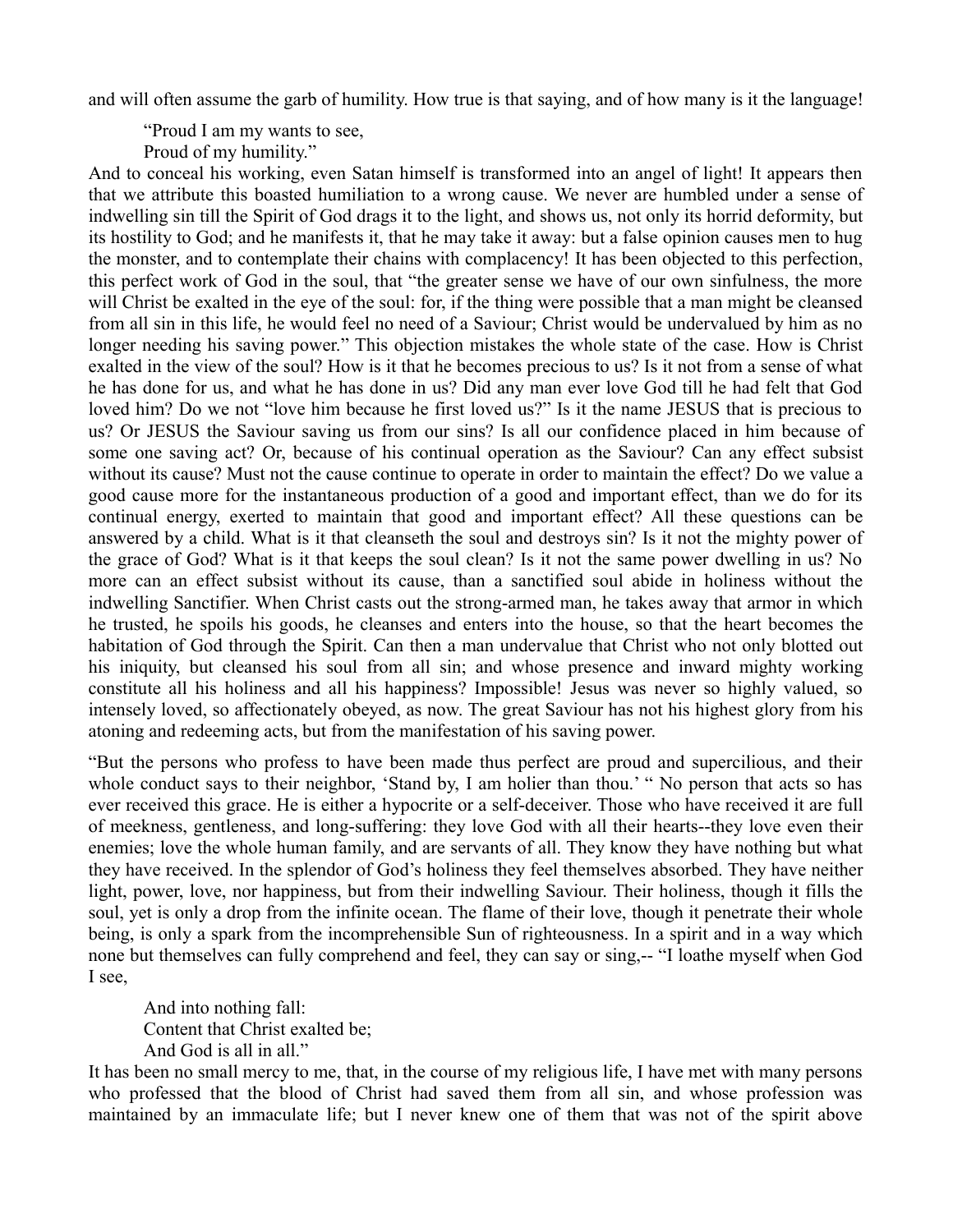described. They were men of the strongest faith, the purest love, the holiest affections, the most obedient lives, and the most useful in society. I have seen such walking with God for many years: and as I had the privilege of observing their walk in life, so have I been privileged with their testimony at death, when their sun appeared to grow broader and brighter at its setting; and, though they came through great tribulation, they found that their robes were washed and made white through the blood of the Lamb. They fully witnessed the grand effects which in this life flow from justification, adoption, and sanctification; namely, assurance of God's love, peace of conscience, joy in the Holy Ghost, increase of grace, and perseverance in the same to the end of their lives. O God! Let my death be like that of these righteous I and let my end be like theirs! Amen.

It is scarcely worth mentioning another objection that has been started by the ignorant, the worthless, and the wicked. "The people that profess this, leave Christ out of the question; they either think that they have purified their own hearts, or that they have gained their pretended perfection by their own merits." Nothing can be more false than this calumny. I know that people well in whose creed the doctrine of "salvation from all sin in this life " is a prominent article. But that people hold most conscientiously that all our salvation, from the first dawn of light in the soul to its entry into the kingdom of glory, is all by and through Christ. He alone convinces the soul of sin, justifies the ungodly, sanctifies the unholy, preserves in this state of salvation, and brings to everlasting blessedness. No soul ever was or can be saved but through his agony and bloody sweat, his cross and passion, his death and burial, his glorious resurrection and ascension, and continued intercession at the right hand of God.

If men would but spend as much time in fervently calling upon God to cleanse by the blood that which He has not cleansed, as they spend in decrying this doctrine, what a glorious state of the church should we soon witness! Instead of compounding with iniquity, and tormenting their minds to find out with how little grace they may be saved, they would renounce the devil and all his works, and be determined never to rest till they had found that He had bruised him under their feet, and that the blood of Christ had cleansed them from all unrighteousness. Why is it that men will not try how far God will save them? Nor leave off praying and believing for more and more, till they find that God has held his hand? When they find that their agonizing faith and prayer receive no farther answer, then, and not till then, they may conclude that God will be no farther gracious, and that He will not save to the uttermost them who come to him through Christ Jesus.

But it is farther objected, that even St. Paul himself denies this doctrine of perfection, disclaiming it in reference to himself: "Not as though I had already attained, either were already perfect; but I follow after," Phil. Iii. 12. This place is mistaken: the apostle is not speaking of his restoration to the image of God; but to completing his ministerial course, and receiving the crown of martyrdom; as I have fully shown on my notes on this place, and to which I must beg to refer the reader. There is another point that has been produced, at least indirectly, in the form of an objection to this doctrine: "Where are those adult, those perfect Christians? We know none such; but we have heard that some persons professing those extraordinary degrees of holiness have become scandalous in their lives." When a question of this kind is asked by one who fears God, and earnestly desires his salvation, and only wishes to have full evidence that the thing is attainable, that he may shake himself from the dust and arise and go out, and possess the good land--it deserves to be seriously answered. To such I would say, There may be several, even in the circle of your own religious acquaintance, whose evil tempers and unholy affections God has destroyed; and having filled them with is own holiness, they are enabled to love Him with all their heart, soul, mind, and strength, and their neighbor as themselves. But such make no public professions: their conduct, their spirit, the whole tenor of their life, is their testimony. Again: there may be none such among your religious acquaintance, because they do not know their privilege, or they unfortunately sit under a ministry where the doctrine is decried; and in such congregations and churches holiness never abounds; men are too apt to be slothful, and unfaithful to the grace they have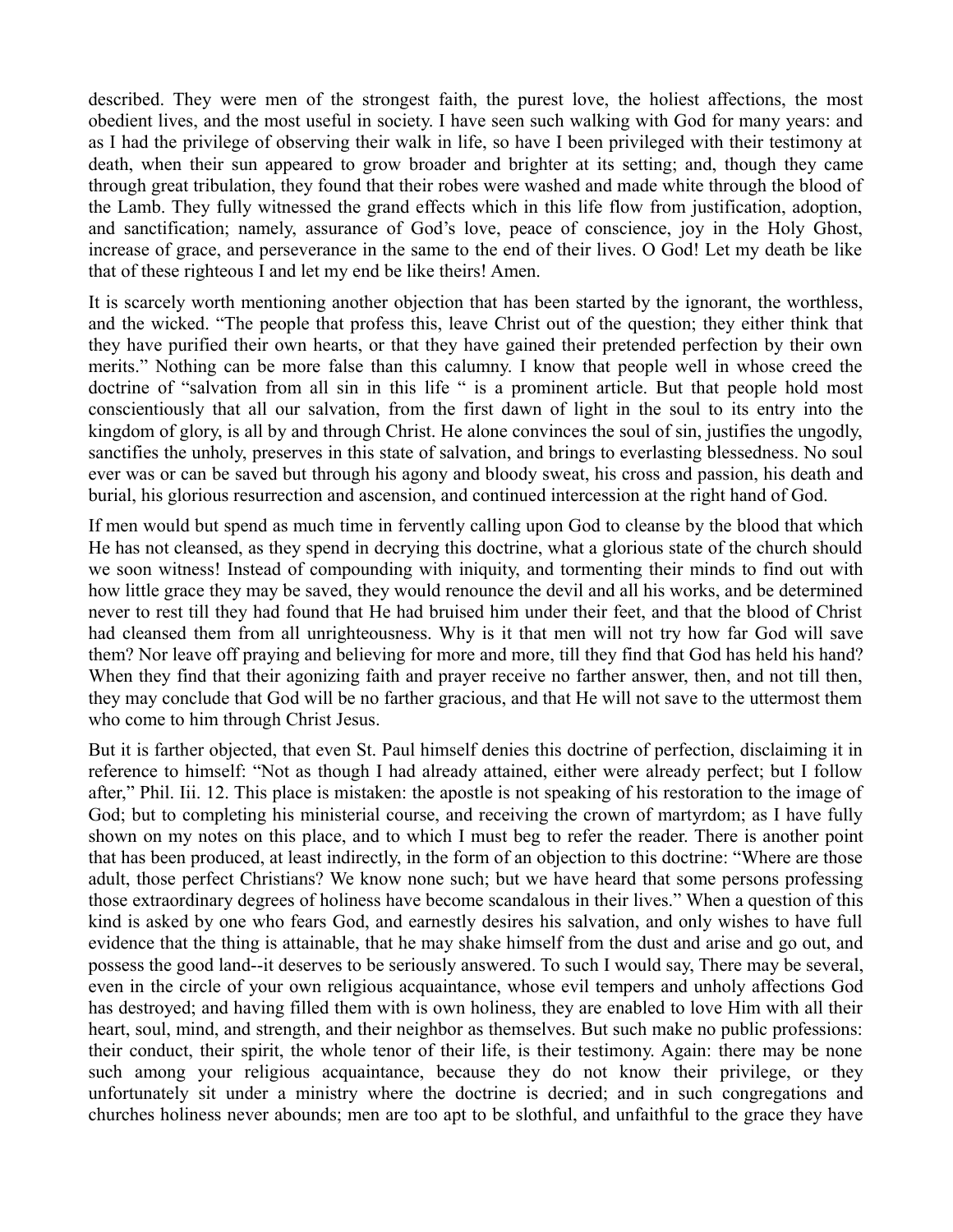received; they need not their minister's exhortations to beware of looking for or expecting a heart purified from all unrighteousness; striving or agonizing to "enter in at the strait gate" is not pleasant work to flesh and blood; and they are glad to have anything to countenance their spiritual indolence; and such ministers have always a powerful coadjutor; the father of lies, and the spirit of error will work in the unrenewed heart, filling it with darkness, and prejudice, and unbelief. No wonder, then, that in such places, and under such a ministry there is no man that can be "presented perfect in Christ Jesus." But wherever the trumpet gives a certain sound, and the people go forth to battle, headed by the Captain of their salvation, there the foe is routed, and the genuine believers brought into the liberty of the children of God.

As to some having professed to have received this salvation, and afterward become scandalous in their lives (though in all my long ministerial labors, and extensive religious acquaintance, I never found but one example), I would just observe that they might possibly have been deceived; thought they had what they had not; or they might have become unfaithful to that grace and lost it; and this is possible through the whole range of a state of probation. There have been angels who kept not their first estate; and we all know, to our cost, that he who was the head and fountain of the whole human family, who was made in the image and likeness of God, sinned against God, and fell from that state. And so may any of his descendants fall from any degree of the grace of God while in their state of probation; and any man and every man must fall, whenever he or they cease to watch unto prayer, and cease to be "workers together with God." Faith must ever be kept in lively exercise, working by love; and that love is only safe when found exerting its energies in the path of obedience.

An objection of this kind against the doctrine of Christian perfection will apply as forcibly against the whole revelation of God as it can do against one of the doctrines; because that revelation brings the account of the defection of angels and of the fall of man. The truth is, no doctrine of God stands upon the knowledge experience, faithfulness, or unfaithfulness of man; it stands on the veracity of God who gave it. If there were not a man to be found who was justified freely through the redemption that is by Jesus; yet the doctrine of "justification by faith" is true; for it is a doctrine that stands on the truth of God. And suppose not one could be found in all the churches of Christ whose heart was purified from all unrighteousness, and who loved God and man with all his regenerated powers, yet the doctrine of Christian perfection would still be true; for Christ was manifested that he might destroy the works of the devil; and his blood cleanseth from all unrighteousness. And suppose every man be a liar, God is true.

It is not the profession of a doctrine that establishes its truth; it is the truth of God, from which it has proceeded. Man's experience may illustrate it; but it is God's truth that confirms it.

In all cases of this nature, we must forever cease from man, implicitly credit God's testimony, and look to him in and through whom all the promises of God are yea and amen.

To be filled with God is a great thing; to be filled with the fulness of God is still greater; to be filled with all the fulness of God is greatest of all. This utterly bewilders the sense and confounds the understanding, by leading at once to consider the immensity of God, the infinitude of His attributes, and the absolute perfection of each! But there must be a sense in which even this wonderful petition was understood by the apostle, and may be comprehended by us. Most people, in quoting these words, endeavor to correct or explain the apostle by adding the word communicable.

But this is as idle as it is useless and impertinent. Reason surely tells us that St. Paul would not pray that they should be filled with what could not be communicated. The apostle certainly meant what he said, and would be understood in his own meaning; and we may soon see what this meaning is.

By the "fulness of God," we are to understand all the gifts and graces which he has promised to bestow on man in order to his full salvation here, and his being fully prepared for the enjoyment of glory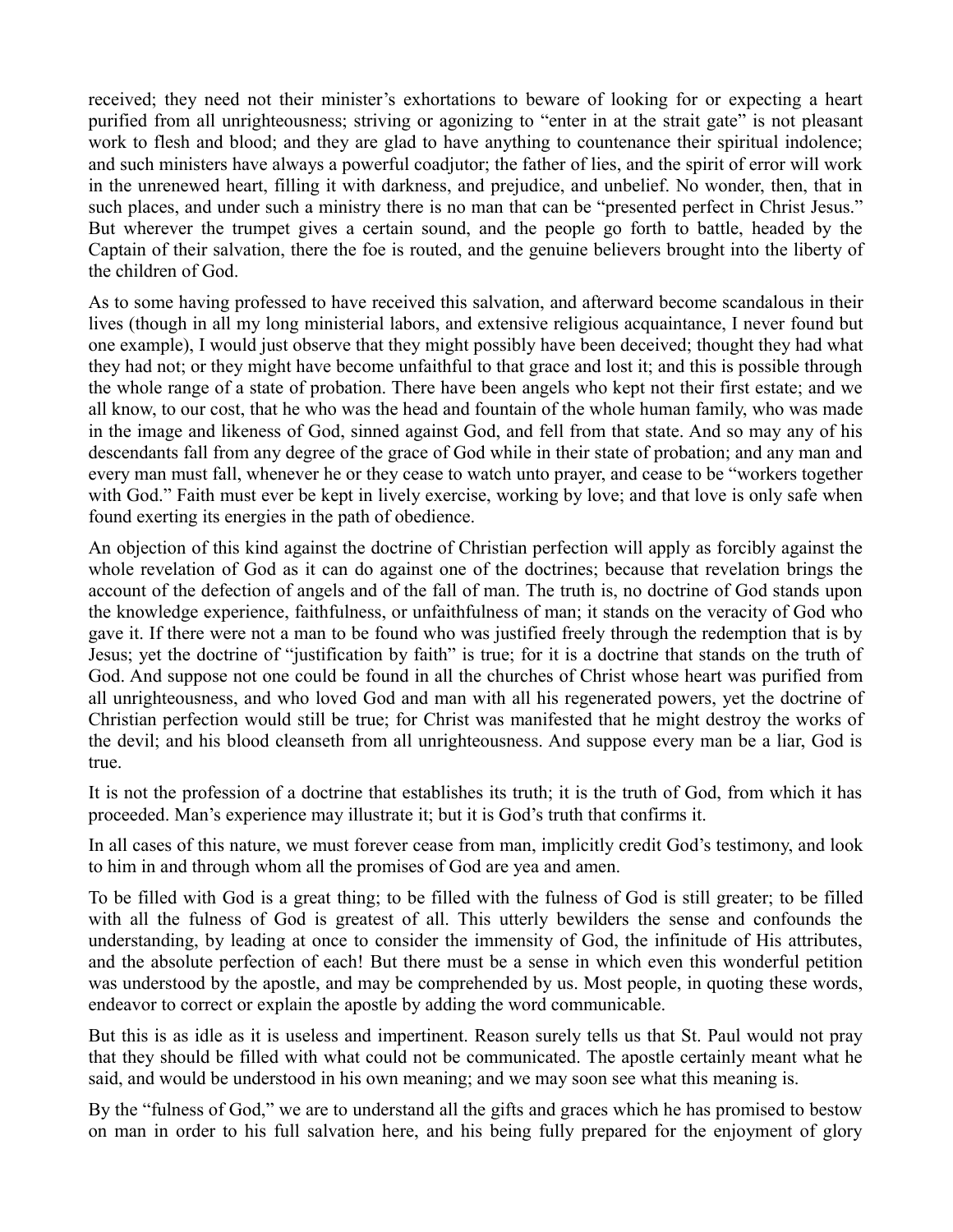hereafter. To be filled with all the fulness of God is to have the heart emptied of and cleansed from all sin and defilement, and filled with humility, meekness, gentleness, goodness, justice, holiness, mercy, and truth, and love to God and man. And that this implies a thorough emptying of the soul of every thing that is not of God, and leads not to him, is evident from this, that what God fills, neither sin nor Satan can fill, nor in any wise occupy; for, if a vessel be filled with one fluid or substance, not a drop or particle of any other kind can enter it, without displacing the same quantum of the original matter as that which is afterward introduced. God cannot be said to fill the whole soul while any place, part, passion, or faculty is filled, or less or more occupied, by sin or Satan: and as neither sin nor Satan can be where God fills and occupies the whole, so the terms of the prayer state that Satan shall neither have any dominion over that soul nor being in it. A fulness of humility precludes all pride; of meekness, precludes anger; of gentleness, all ferocity; of goodness, all evil; of justice, all injustice; of holiness, all sin; of mercy, all unkindness and revenge; of truth, all falsity and dissimulation; and where God is loved with all the heart, soul, mind, and strength, there is no room for enmity or hatred to him, or to any thing connected with him; so, where a man loves his neighbor as himself, no ill shall be worked to that neighbor; but, on the contrary, every kind affection will exist toward him; and every kind action, so far as power and circumstances can permit, will be done to him.

Thus the being filled with God's fulness will produce constant, pious, and affectionate obedience to him, and unvarying benevolence towards one's neighbor; that is, any man, any and every human being. Such a man is saved from all sin; the law is fulfilled in him; and he ever possesses and acts under the influence of that love to God and man which is the fulfilling of the law. It is impossible, with any Scriptural or rational consistency, to understand these word in any lower sense; but how much more they imply, (and more they do imply,) who can tell? Many preachers, and multitudes of professing people, are studious to find out how many imperfections and infidelities, and how much inward sinfulness, are consistent with a safe state in religion; but how few, very few, are bringing out the fair gospel standard to try the height of the members of the church; whether they be fit for the heavenly army; whether their stature be such as qualifies them for the rank of the church militant! "the measure of the stature of the fulness" is seldom seen; the measure of the stature of littleness, dwarfishness, and emptiness, is often exhibited.

Some say "The body of sin in believers is, indeed, an enfeebled, conquered, and deposed tyrant, and the stroke of death finishes its destruction." So, then, the death of Christ and the influences of the Holy Spirit were only sufficient to depose and enfeeble the tyrant sin; but our death must come in to effect his total destruction! Thus our death is, at least partially, our Saviour, and thus that which was an effect of sin, ("for sin entered into the world, and death by sin,") becomes the means of finally destroying it: that is, the effect of a cause can become so powerful as to react upon that cause and produce its annihilation! The divinity and philosophy of this sentiment are equally absurd. It is the blood of Christ alone that cleanses from all unrighteousness; and the sanctification of a believer is no more dependent on death than his justification. If it be said that "believers do not cease from sin till they die," I have only to say they are such believers as do not make a proper use of their faith: and what can be said more of the whole herd of transgressors and infidels? They cease to sin when they cease to breathe. If the Christian religion bring no other privileges than this to its upright followers, well may we ask, "Wherein doth the wise man differ from the fool, for they have both one end!" But the whole gospel teaches a contrary doctrine.

It is strange there should be found a person believing the whole gospel system and yet living in sin! "Salvation from sin" is the long continued sound, as it is the spirit and design, of the gospel. Our Christian name, our baptismal covenant, our profession of faith in Christ, and avowed belief in his word, all call us to this: can it be said that we have any louder calls than they? Our self-interest, as it respects the happiness of a godly life, and the glories of eternal blessedness; the pains and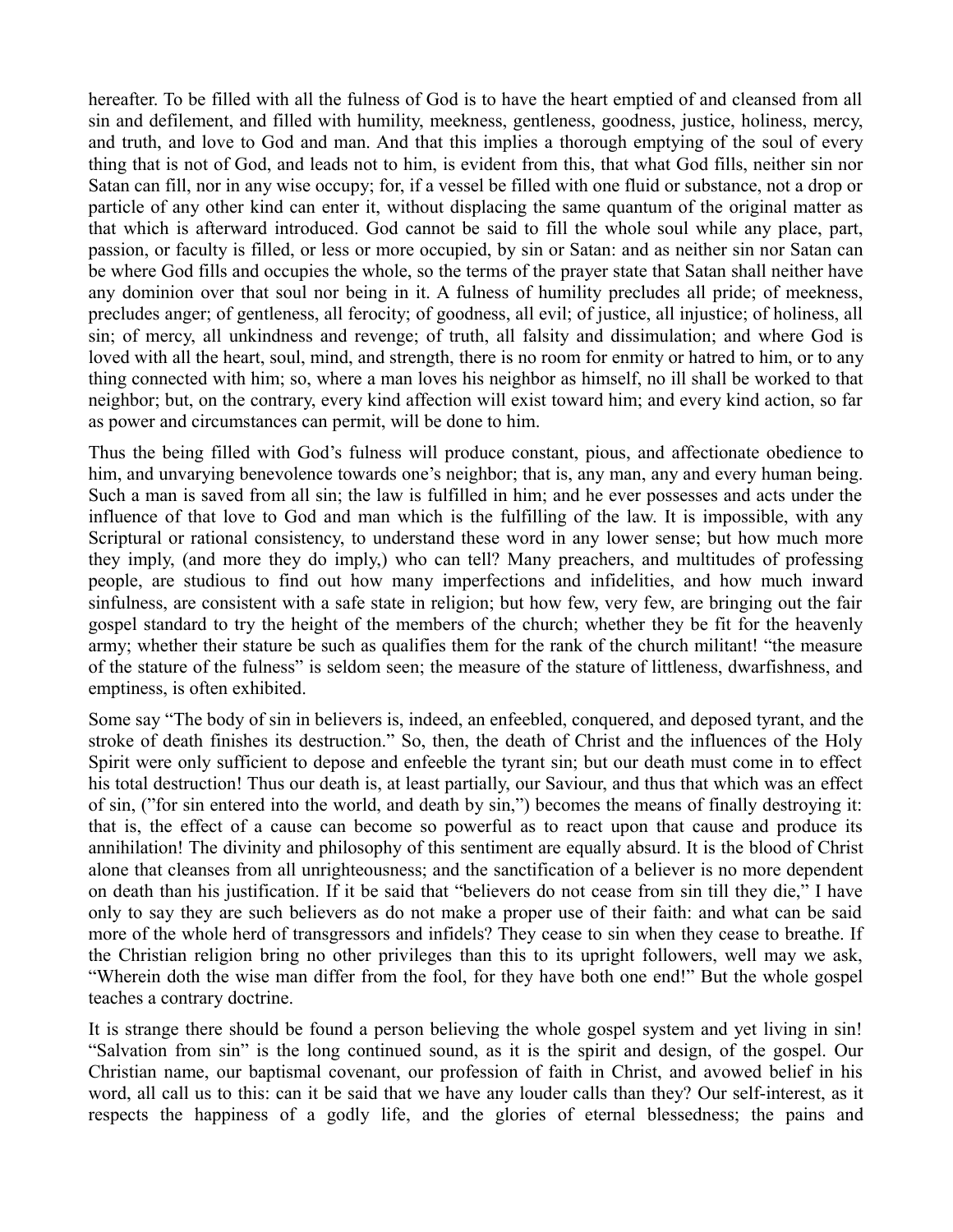wretchedness of a life of sin, leading to the worm that never dies, and the fire that is not quenched; second, most powerfully, the above calls. Reader, lay these things to heart, and answer this question to God: "How shall I escape if I neglect so great salvation?" And then, as thy conscience shall answer, let thy mind and thy hand begin to act.

As there is no end to the merits of Christ incarnated and crucified; no bounds to the mercy and love of God; no let or hindrance to the almighty energy and sanctifying influence of the Holy Spirit; no limits to the improvability of the human soul; so there can be no bounds to the saving influence which God will dispense to the heart of every genuine believer. We may ask and receive, and our joy shall be full! Well may we bless and praise God, "who has called us into such a state of salvation;" a state in which we may be thus saved; and, by the grace of that state, continue in the same to the end of our lives!

As sin is the cause of the ruin of mankind, the gospel system, which exhibits it cure, is fitly called "good news, or glad tidings;" and it is good news, because it proclaims Him who saves his people from their sins; and it would indeed be dishonorable to that grace, and the infinite merit of Him who procured it, to suppose, much more to assert, that sin had made wounds which grace would not heal.

Of such a triumph Satan shall ever be deprived.

"He that committeth sin is of the devil." Hear this, ye who plead for Baal, and cannot bear the thought of that doctrine that states believers are to be saved from all sin in this life! He who committeth sin is a child of the devil, and shows that he has still the nature of the devil in him; "for the devil sinneth from the beginning:" he was the father of sin,-- brought sin into the world, and maintains sin in the world by living in the hearts of his own children, and thus leading them to transgression; and persuading others that they cannot be saved from their sins in this life, that he may secure a continual residence in their heart. He also knows that if he has a place throughout life, he will probably have it at death; and, if so, throughout eternity.

"That is," say some, "he does not sin habitually as he formerly did." This is bringing the influence and privileges of the heavenly birth very low indeed. We have the most indubitable evidence that many of the heathen philosophers had acquired, by mental discipline and cultivation, an entire ascendancy over all their wonted vicious habits. Perhaps my reader will recollect the story of the physiognomist, who, coming into the place where Socrates was delivering a lecture, his pupils, wishing to put the principles of the man's science to proof, desired him to examine the face of their master, and say what his moral character was. After a full contemplation of the philosopher's visage, he pronounced him the "most gluttonous, drunken, brutal, and libidinous old man that he ever met." As the character of Socrates was the reverse of all this, his disciples began to insult the physiognomist. Socrates interfered, and said, "The principles of his science may be very correct; for such I was, but I have conquered it by my philosophy." O ye Christian divines! Ye real or pretended gospel ministers! Will ye allow the influence of the grace of Christ a sway not even so extensive as that of the philosophy of a heathen who never heard of the true God? Many tell us that "no man can be saved from sin in this life." Will these persons permit us to ask, How much sin may we be saved from in this life? Something must be ascertained on this subject:

1. That the soul may have some determinate object in view. 2. That it may not lose its time, or employ its faith and energy, in praying for what is impossible to be attained. Now, as Christ was manifested to take away our sins, to destroy the works of the devil; and as his blood cleanseth from all sin and unrighteousness, is it not evident that God means that believers in Christ shall be saved from all sin? For if his blood cleanses from all sin, if he destroys the works of the devil, (and sin is the work of the devil,) and if he who is born of God does not commit sin, then he must be cleansed from all sin; and while he continues in that state, he lives without sinning against God, for the seed of God remaineth in him, and he cannot sin, because he is born, or begotten of God.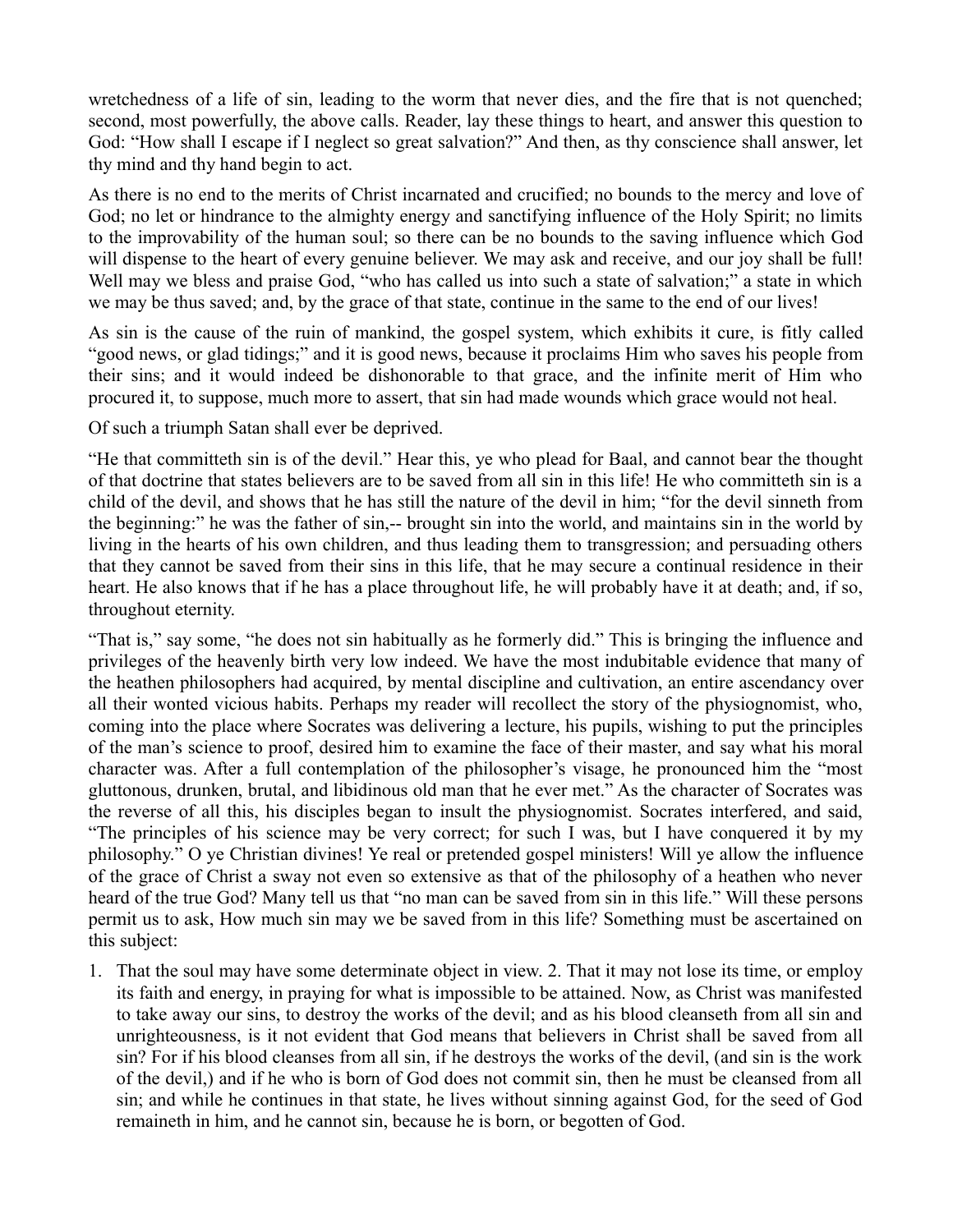How strangely warped and blinded by prejudice and system must men be who, in the face of such evidence as this, will still dare to maintain that no man can be saved from his sin in this life; but must daily commit sin in thought, word, and deed, as the Westminster divines have asserted! That is, every man is laid under the fatal necessity of sinning as many ways against God as the devil does through his natural wickedness and malice; for even the devil himself can have no other way of sinning against God, except by thought, word, and deed. And yet, according to these and others of the same creed, "even the most regenerate sin against God as long as they live." It is a miserable salvo to say "they do not sin so much as they used to do; and they do not sin habitually, only occasionally." Alas for this system! Could not the grace that saved them partially save them perfectly? Could not that power of God that saved them from habitual sin save them from occasional or accidental sin? Shall we suppose that sin, how potent soever it may be, is as potent as the Spirit and grace of Christ? And may we not ask, If it was for God's glory and their good that they were partially saved, would it not have been more for God's glory and their good if they had been perfectly saved? But the letter and spirit of God's word, and the design and end of Christ's coming, is to save his people from their sins.

The perfection of the gospel system is not that it makes allowances for sin, but that it makes an atonement for it; not that it tolerates sin, but that it destroys it.

However inveterate the disease of sin may be, the grace of the Lord Jesus can fully cure it.

God sets no bounds to the communications of his grace and Spirit to them that are faithful. And as there are no bounds to the graces, so there should be none to the exercise of those graces. No man can ever feel that he loves God too much, or that he loves man too much for God's sake.

Be so purified and refined in your souls, by the indwelling Spirit, that even the light of God shining into your hearts shall not be able to discover a fault that the love of God has not purged away.

"Be thou perfect, and thou shalt be perfection," that is, altogether perfect: be just such as the holy God would have thee to be, as the Almighty God can make thee, and live as the sufficient God shall support thee; for He alone who makes the soul holy can preserve it in holiness. Our blessed Lord appears to have these word pointedly in view, "Ye shall be perfect, as your Father who is in heaven is perfect," Matt. v. 48. But what does this imply? Why, to be saved from all the power, the guilt, and the contamination of sin. This is only the negative part of salvation, but it has also a positive part; to be made perfect --to be perfect as our Father who is in heaven is perfect, to be filled with the fulness of God, to have Christ dwelling continually in the heart by faith, and to be rooted and grounded in love. This is the state in which man was created; for he was made in the image and likeness of God. This is the state from which man fell; for he broke the command of God. And this is the state into which every human soul must be raised who would dwell with God in glory; for Christ was incarnated and died to put away sin by the sacrifice of himself. What a glorious privilege! And who can doubt the possibility of its attainment who believes in the omnipotent love of God, the infinite merit of the blood of the atonement, and the all-pervading and all-purifying energy of the Holy Ghost? How many miserable souls employ that time to dispute and cavil against the possibility of being saved from their sins, which they should devote to praying and believing that they might be saved out of the hands of their enemies! But some may say, "You overstrain the meaning of the term; it signifies only, Be sincere; for, a perfect obedience is impossible, God accepts of sincere obedience." If by sincerity the objection means "good desires, and generally good purposes, with an impure heart and spotted life," then I assert that no such thing is implied in the text, nor in the original word. But if the word sincerity be taken in its proper and literal sense, I have no objection to it. Sincere is compounded of sine cera, " without wax;" and, applied to moral subjects, is a metaphor taken from clarified honey, from which every atom of the comb or wax is separated. Then let it be proclaimed from heaven, "Walk before me, and be sincere! Purge out the old leaven, that ye may be a new lump unto God; and thus ye shall be perfect, as your Father who is in heaven is perfect." This is sincerity. Reader, remember that the blood of Christ cleanseth from all sin.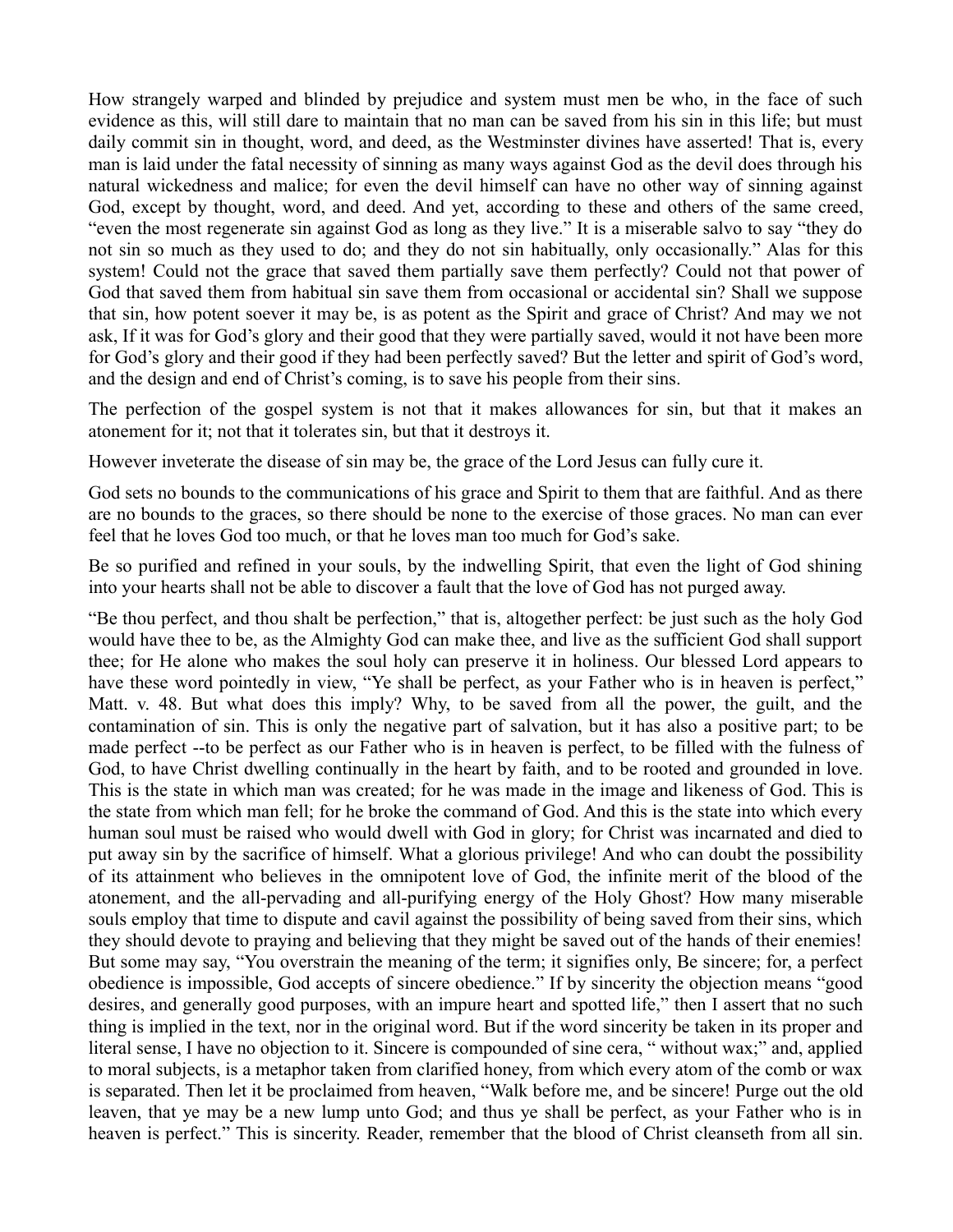Ten thousand quibbles on insulated texts can never lessen, much less destroy, the merit and efficacy of the great atonement.

God never gives a precept but he offers sufficient grace to enable thee to perform it. Believe as he would have thee, and act as he shall strengthen thee, and thou wilt believe all things savingly, and do all things well.

God is holy; and this is the eternal reason why all his people should be holy--should be purified from all filthiness of the flesh and spirit, perfecting holiness in the fear of God. No faith in any particular creed, no religious observance, no acts of benevolence and charity, no mortification, attrition, or contrition can be a substitute for this. We must be made partakers of the divine nature.

We must be saved from our sins--from the corruption that is in the world, and be holy within and righteous without, or never see God. For this very purpose Jesus Christ lived, died, and revived, that he might purify us unto himself; that through faith in his blood our sins might be blotted out, and our souls restored to the image of God. Reader, art thou hungering and thirsting after righteousness? Then, blessed art thou, for thou shalt be filled.

God is ever ready, by the power of his Spirit, to carry us forward to every degree of life, light, and love, necessary to prepare us for an eternal weight of glory. There can be little difficulty in attaining the end of our faith, the salvation of our souls from all sin, if God carry us forward to it; and this he will do, if we submit to be saved in his own way, and on his own terms. Many make a violent outcry against the doctrine of perfection; that is, against the heart being cleansed from all sin in this life, and filled with love to God and man; because they judge it to be impossible! Is it too much to say of these, that they know neither the Scripture nor the power of God? Surely, the Scripture promises the thing, and the power of God can carry us on to the possession of it.

The object of all God's promises and dispensations was to bring fallen man back to the image of God, which he had lost. This, indeed, is the sum and substance of the religion of Christ. We have partaken of an earthly, sensual, and devilish nature; the design of God, by Christ, is to remove this, and to make us partakers of the divine nature, and save us from all the corruption, in principle and fact, which is in the world.

It is said that Enoch not only "walked with God," setting him always before his eyes--beginning, continuing, and ending every work to His glory--but also that "he pleased God," and had "the testimony that he did please God." Hence we learn that it was then possible to live so as not to offend God: consequently so as not to commit sin against him, and to have the continual evidence or testimony that all that a man did and purposed was pleasing in the sight of Him who searches the heart, and by whom devices are weighed: and if it was possible then, it is surely, through the same source, possible now; for God, and Christ, and faith are still the same.

The petition "Thy will be done in earth, as is in heaven," certainly points out a deliverance from all sin; for nothing that is unholy can consist with the divine will; and, if this be fulfilled in man, surely sin shall be banished from his soul. Again: the holy angels never mingle iniquity with their loving obedience; and, as our Lord teaches us to pray that we do his will here as they do in heaven, can it be thought he would put a petition into our mouths the fulfilment of which was impossible? The reader is probably amazed at the paucity of large stars in the whole firmament of heaven. Will he permit me to carry his mind a little farther, and either stand astonished at, or deplore with me the fact that, out of the millions of Christians in the vicinity and splendor of the eternal Sun of Righteousness, how very few are found of the first order! How very few can stand examination by the test laid down in 1 Cor. Xiii! How very few love God with all their heart, soul mind, and strength, and their neighbors as themselves! How few mature Christians are found in the church! How few are, in all things, living for eternity! How little light, how little heat, and how little influence and activity, are to be found among them that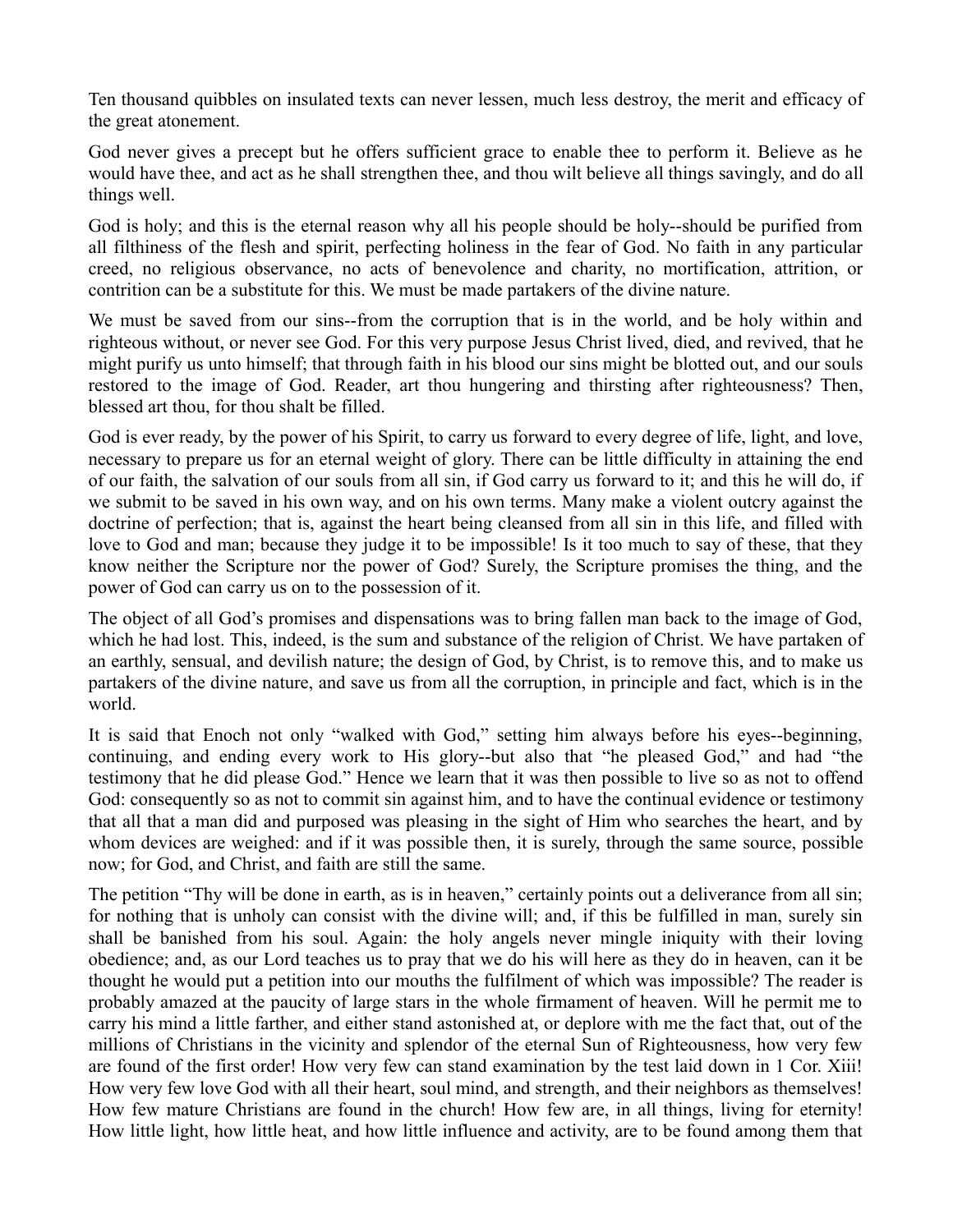bear the name of Christ! How few stars of the first magnitude will the Son of God have to deck the crown of His glory! Few are striving to excel in righteousness; and it seems to be a principal concern with many, to find out how little grace they may have, and yet escape hell; how little conformity to the will of God they may have, and yet get to heaven. In the fear of God I register this testimony, that I have perceived it to be the labor of many to lower the standard of Christianity, and to soften down, or explain away, those promises of God that Himself has linked with duties; and because they know they cannot be saved by their good works, they are contented to have no good works at all; and thus the necessity of Christian obedience, and Christian holiness, makes no prominent part of some modern creeds. Let all those who retain the apostolic doctrine, that the blood of Christ cleanseth from all sin in this life, press every believer to go on to perfection, and expect to be saved, while here below, into the fulness of the blessing of the gospel of Jesus. To all such my soul says, Labor to show yourselves approved unto God; workmen that need not be ashamed, rightly dividing the word of truth; and may the pleasure of the Lord prosper in your hands! Amen.

Many employ that time in brooding and mourning over their impure hearts, which should be spent in prayer and faith before God, that their impurities might be washed away. In what a state of nonage are many members of the Christian church!

I am afraid that what some persons call their infirmities may rather be called their strengths; the prevailing and frequently ruling power of pride, anger, ill will, &c.; for how few think evil tempers to be sins! The gentle term "infirmity" softens down the iniquity; and as St. Paul, so great and so holy a man, say they, had his infirmities, how can they expect to be without theirs? These should know that they are in a dangerous error; that St. Paul means nothing of the kind; for he speaks of his sufferings, and of these alone. One word more: would not the grace and power of Christ appear more conspicuous in slaying the lion than in keeping him chained? In destroying sin, root and branch, and filling the soul with his own holiness, with love to God and man, with the mind, all the holy, heavenly tempers that were in himself, than in leaving these impure and unholy tempers ever to live, and often to reign, in the heart? The doctrine is discreditable to the gospel, and wholly antichristian.

"If they sin against thee, for there is no man that sinneth not," 1 Kings viii. 46. On this verse we may observe that the second clause, as it is here translated, renders the supposition in the first clause entirely nugatory; for if there be no man that sinneth not, it is useless to say, "If they sin;" but this contradiction is taken away by reference to the original, which should be translated, "If they shall sin against thee;" or, "Should they sin against thee; for there is no man that may not sin;" that is, There is no man impeccable; none infallible; none that is not liable to transgress. This is the true meaning of the phrase in various parts of the Bible, and so our translators have understood the original; for, even in the thirtyfirst verse of this chapter, they have translated DM[\, "If a man trespass;" which certainly implies he might or might not do it; and in this way they have translated the same word, "If a soul sin" in Lev. v. 1; vi. 2; 1 Sam. ii. 25; 2 Chron. vi. 22; and in several other places. The truth is, the Hebrew has no mood to express words in the permissive or optative way; but to express this sense, it uses the future tense of the conjugation kal. This text has been a wonderful stronghold for all who believe that there is no redemption from sin in this life; that no man can live without committing sin; and that we cannot be entirely freed from it till we die. 1. The text speaks no such doctrine; it only speaks of the possibility of every man sinning; and this must be true of a state of probation. 2. There is not another text in the divine records that is more to the purpose than this. 3.

The doctrine is flatly in opposition to the design of the gospel; for Jesus came to save his people from their sin, and to destroy the work of the devil. 4. It is a dangerous and destructive doctrine, and should be blotted out of every Christian's creed. There are too many who are seeking to excuse their crimes by all means in their power; and we need not embody their excuses in a creed, to complete their deception, by stating that their sins are unavoidable.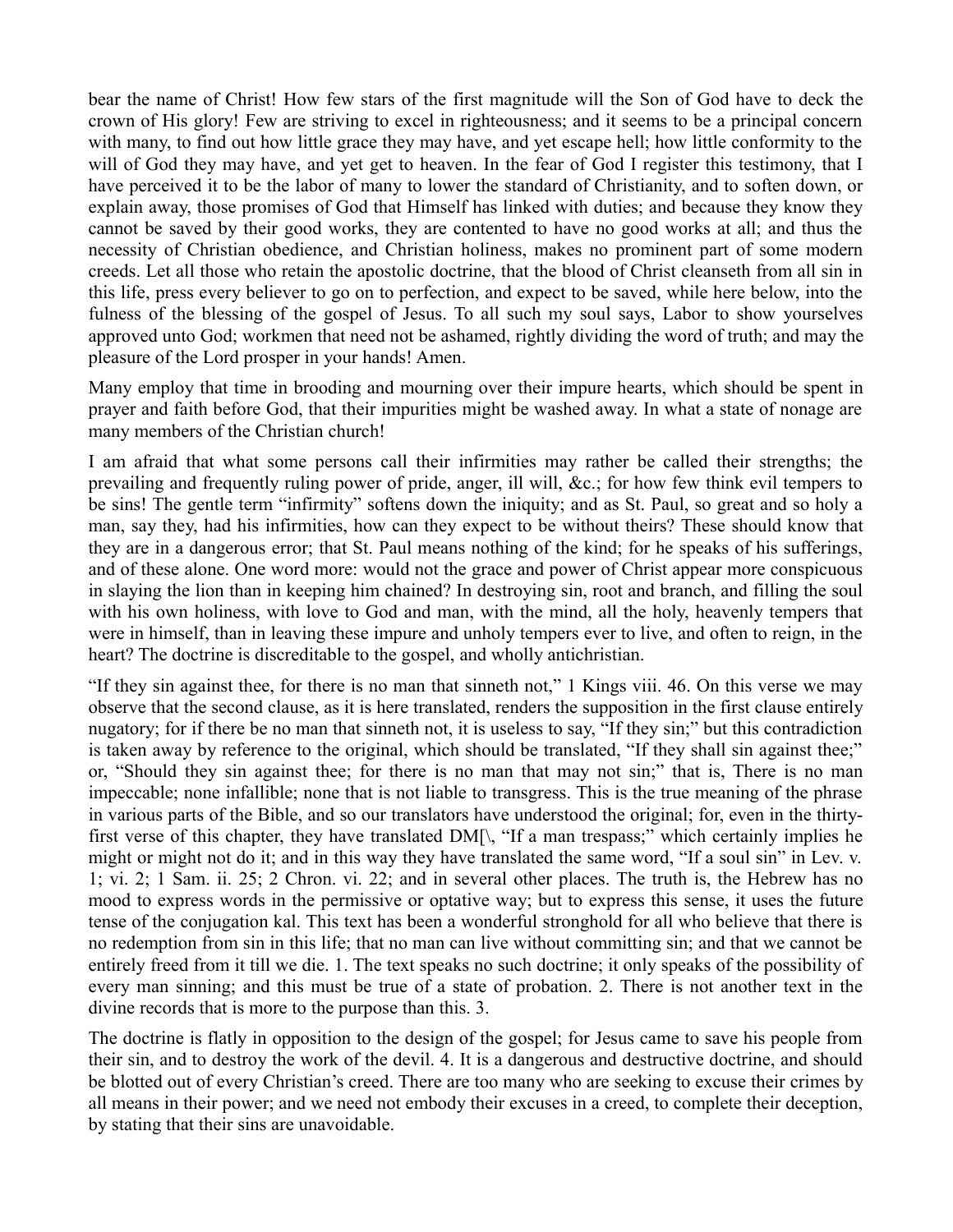The soul was made for God, and can never be united to him, nor be happy, till saved from sin. He who is saved from his sin, and united to God, possesses the utmost felicity that the human soul can enjoy, either in this or the coming world.

Where a soul is saved from all sin, it is capable of being fully employed in the work of the Lord: it is then, and not till then, fully fitted for the Master's use.

All who are taught of Christ are not only saved, but their understandings are much improved. True religion, civilization, mental improvement, common sense, and orderly behavior, go hand in hand.

When the light of Christ dwells fully in the heart, it extends its influence to every thought, word, and action; and directs its possessor how he is to act in all places and circumstances.

Our souls can never be truly happy till our wills be entirely subjected to, and become one with, the will of God.

While there is an empty, longing heart, there is a continual overflowing fountain of salvation. If we find, in any place, or at any time, that the oil ceases to flow, it is because there are no empty vessels there; no souls hungering and thirsting for righteousness. We find fault with the dispensations of God's mercy, and ask, "Why were the former days better than these?" Were we as much in earnest for our salvation as our forefathers were for theirs, we should have equal supplies, and as much reason to sing aloud of divine mercy.

"Be ye holy," saith the Lord, "for I am holy." He who can give thanks at the remembrance of his holiness is one who loves holiness; who hates sin; who longs to be saved from it, and takes encouragement at the recollection of God's holiness, as he seeth in this the holy nature which he is to share; and the perfection which he is here to attain. But most who call themselves Christians hate the doctrine of holiness, never hear it inculcated without pain; and the principal part of their studies and those of their pastors, is to find out with how little holiness they can rationally expect to enter into the kingdom of heaven. O fatal and soul-destroying delusion! How long will a holy God suffer such abominable doctrines to pollute his church, and destroy the souls of men.

Increase in the image and favor of God. Every grace and divine influence which ye have received is a seed, a heavenly seed, which, if it be watered with the dew of heaven from above, will endlessly increase and multiply itself. He who continues to believe, love, and obey, will grow in grace, and continually increase in the knowledge of Jesus Christ, his Sacrifice, Sanctifier, Counsellor, Preserver, and final Saviour. The life of a Christian is growth: he is at first born of God, and is a little child: becomes a young man and a father in Christ. Every father was once an infant; and had he not grown, he would never have been a man. Those who content themselves with the grace they received when converted to God, are, at best, in continual state of infancy; but we find, in the order of nature, that the infant that does not grow, and grow daily too, is sickly, and soon dies: so, in the order of grace, those who do not grow up into Jesus Christ are sickly and will soon die--die to all sense and influence of heavenly things. There are many who boast of the grace of their conversion; persons who were never more than babes, and have long since lost even that grace, because they did not grow in it. Let him that readeth understand.

In order to get a clean heart, a man must know and feel its depravity, acknowledge and deplore it before God, in order to be fully sanctified. Few are pardoned, because they do not feel and confess their sins; and few are sanctified and cleansed from all sin, because they do not feel and confess their own sore and the plague of their hearts. As the blood of Jesus Christ, the merit of his passion and death, applied by faith, purges the conscience from all dead works, so the same cleanses the heart from all unrighteousness. As all unrighteousness is sin, so he that is cleansed from all unrighteousness is cleansed from all sin. To attempt to evade this, and plead for the continuance of sin in the heart through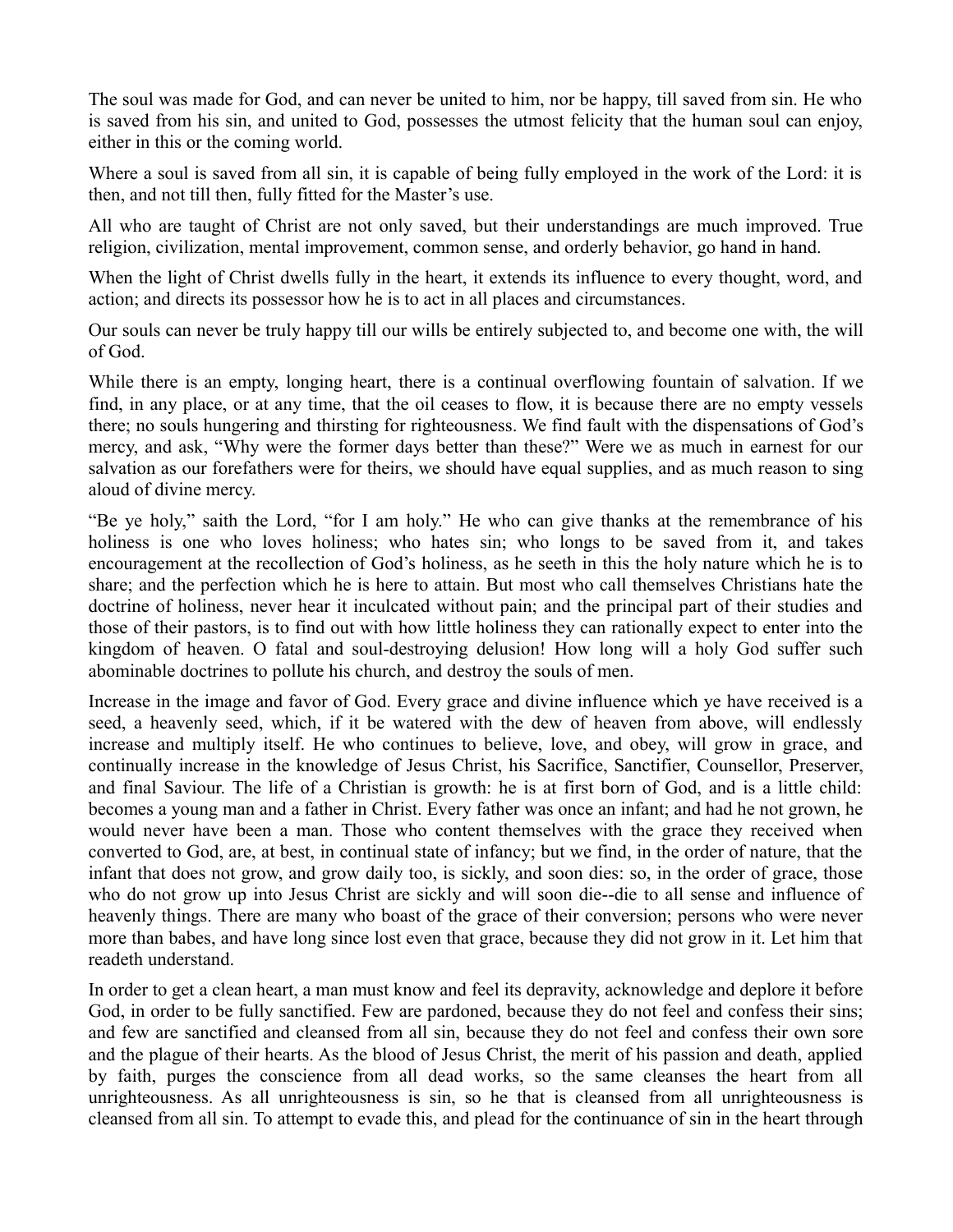life, is ungrateful, wicked, and blasphemous; for, as he who says he has not sinned, makes God a liar, who has declared the contrary through every part of His revelation, so he that says the blood of Christ either cannot or will not cleanse us from all sin in this life, gives also the lie to his Maker, who has declared the contrary, and thus shows that the word, the doctrine of God, is not in him. Reader, it is the birthright of every child of God to be cleansed from all sin, to keep himself unspotted from the world, and so to live as never more to offend his Maker. All things are possible to him that believeth, because all things are possible to the infinitely meritorious blood and energetic Spirit of the Lord Jesus.

Every man whose heart is full of the love of God, is full of humility; for there is no man so humble as he whose heart is cleansed from all sin. It has been said that indwelling sin humbles us; never was there a greater falsity: pride is the very essence of sin; he who has sin has pride; and pride, too, in proportion to his sin: this is a mere popish doctrine; and, strange to tell, the doctrine on which their doctrine of merit is founded! They say, God leaves concupiscence in the heart of every Christian, that, in striving with and overcoming it from time to time, he may have an accumulation of meritorious acts. Certain Protestants say, "It is a true sign of a very gracious state when man feels and deplores his inbred corruption." How near do these come to the Papists, whose doctrine they profess to detest and abhor! The truth is, it is no sign of grace whatever; it only argues, as they use it, that the man has got light to show him his corruptions, but he has not yet got grace to destroy them. He is convinced that he should have the mind of Christ, but he feels that he has the mind of Satan; he deplores it; and, if his bad doctrine do not prevent him, he will not rest till he feels the blood of Christ cleansing him from all sin.

Can any man expect to be saved from his inward sin in the other world? None, except such as hold the popish, anti-scriptural doctrine of purgatory. "But this deliverance is expected at death." Where is the promise that it shall then be given? There is not one such in the whole Bible! And to believe for a thing essential to our glorification, without any promise to support that faith in reference to the point on which it is exercised, is a desperation that argues as well the absence of true faith as it does of right reason. Multitudes of such persons are continually deploring their want of faith, even where they have the clearest and most explicit promises; and yet, strange to tell, risk their salvation at the hour of death on a deliverance that is nowhere promised in the sacred oracles! "But who has got this blessing?" Every one who has come to God in the right way for it. "Where is such a one?" Seek the blessing as you should do, and you will soon be able to answer the question. "But it is too great a blessing to be expected." Nothing is too great for a believer to expect, which God has promised, and Christ has purchased with his blood. "If I had such a blessing, I should not be able to retain it." All things are possible to him that believeth. Besides, like all other gifts of God, it comes with a principle of preservation with it; "and upon all thy glory there shall be a defence." "Still, such an unfaithful person as I cannot expect it." Perhaps the infidelity you deplore came through the want of this blessing: and as to worthlessness, no soul under heaven deserves the least of God's mercies.

It is not for thy worthiness that He has given thee any thing, but for the sake of his Son. You can say, "When I felt myself a sinner, sinking into perdition, I did then flee to the atoning blood, and found pardon: but this sanctification is a far greater work." No; speaking after the manner of men, justification is far greater than sanctification. When thou wert a sinner, ungodly, an enemy in thy mind, by wicked works, a child of the devil, an heir of hell, God pardoned thee on thy casting thy soul on the merit of the great sacrificial offering: thy sentence was reversed, thy state was changed, thou wert put among the children, and God's Spirit witnessed with thine that thou wert His child.

What a change! And what a blessing! What then is this complete sanctification? It is the cleansing of the blood that has not been cleansed; it is washing the soul of a true believer from the remains of sin; it is the making one, who is already a child of God, more holy, that he may be more happy, more useful in the world, and bring more glory to his heavenly Father. Great as this work is, how little, humanly speaking, is it when compared with what God has already done for thee? But suppose it were ten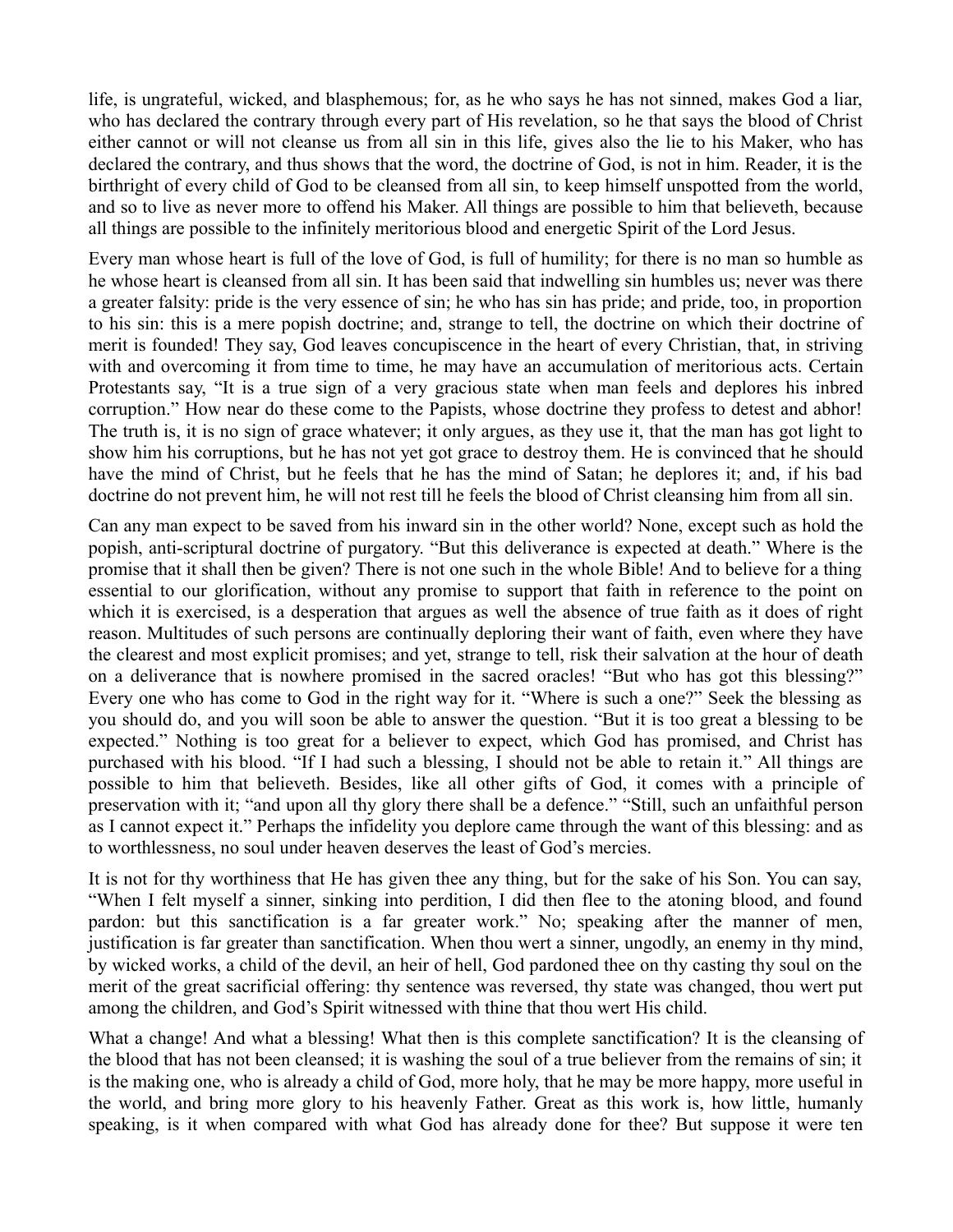thousand times greater, is any thing too hard for God? Are not all things possible to him that believes? And does not the blood of Christ cleanse from all unrighteousness? Arise, then, and be baptized with a greater effusion of the Holy Ghost, and wash away thy sin, calling on the name of the Lord.

Art thou weary of that carnal mind which is enmity to God? Canst thou be happy while thou art unholy? Dost thou know anything of God's love to thee? Dost thou not know that he has given his Son to die for thee? Dost thou love him in return for his love? Hast thou even a little love to him? And canst thou love him a little, without desiring to love him more? Dost thou not feel that thy happiness grows in proportion to thy love and subjection to him? Dost thou not wish to be happy? And dost thou not know that holiness and happiness are as inseparable as sin and misery? Canst thou have too much happiness or too much holiness? Canst thou be made holy and happy too soon? Art thou not weary of a sinful heart? Are not thy bad tempers, pride, anger, peevishness, fretfulness, covetousness, and the various unholy passion that too often agitate thy soul, a source of misery and woe to thee? And canst thou be unwilling to have them destroyed? Arise, then, and shake thyself from the dust, and call upon thy God! His ear is not heavy that it cannot hear; his hand is not shortened that it cannot save. Behold, now is the accepted time! Now is the day of salvation! It was necessary that Jesus Christ should die for thee, that thou mightest be saved; but he gave up his life for thee eighteen hundred years ago! And himself invites thee to come, for all things are now ready.

Such is the nature of God that he cannot be more willing to save thee in any future time than he is now. He wills that thou shouldst love him now with all thy heart; but he knows that thou canst not thus love him till the enmity of the carnal mind is removed; and this he is willing this moment to destroy. The power of the Lord is therefore present to heal. Turn from every sin; give up every idol; cut off every right hand; pluck out every right eye. Be willing to part with thy enemies that thou mayest receive thy chief friend. Thy day is far spent, the night is at hand, the graves are ready for thee, and here thou hast no abiding city. A month, a week, a day, an hour, yea, even a moment, may send thee into eternity. And if thou die in thy sins, where God is thou shalt never come. Do not expect redemption in death: it can do nothing for thee even under the best consideration: it is thy last enemy. Remember then that nothing but the blood of Jesus can cleanse thee from all unrighteousness. Lay hold, therefore, on the hope that is set before thee. The gate may appear strait; but strive, and thou shalt pass through! "Come unto me," says Jesus. Hear His voice, believe at all risks, and struggle into God. Amen and Amen!

In no part of the Scriptures are we directed to seek holiness gradatim. We are to come to God as well for an instantaneous and complete purification from all sin, as for an instantaneous pardon.

Neither the seriatim pardon, nor the gradatim purification, exists in the Bible. It is when the soul is purified from all sin that it can properly grow in grace, and in the knowledge of our Lord Jesus Christ: --as the field may be expected to produce a good crop, and all the seed vegetate, when the thorns, thistles, briers, and noxious weeds of every kind are grubbed out of it.

From every view of the subject, it appears that the blessing of a clean heart, and the happiness consequent on it, may be obtained in this life; because here, not in the future world, are we to be saved. Whenever, therefore, such blessings are offered, they may be received; but all the graces and blessings of the gospel are offered at all times; and when they are offered, they may be received.

Every sinner is exhorted to turn from the evil of his way, to repent of sin, and supplicate the throne of grace for pardon. In the same moment in which he is commanded to turn, in that moment he may and should return. He does not receive the exhortation to repentance today that he may become a penitent at some future time. Every penitent is exhorted to believe on the Lord Jesus, that he may receive remission of sins:--he does not, he cannot, understand that the blessing thus promised is not to be received today, but at some future time. In like manner, to every believer the new heart and the right spirit are offered in the present moment; that they may in that moment, be received. For as the work of